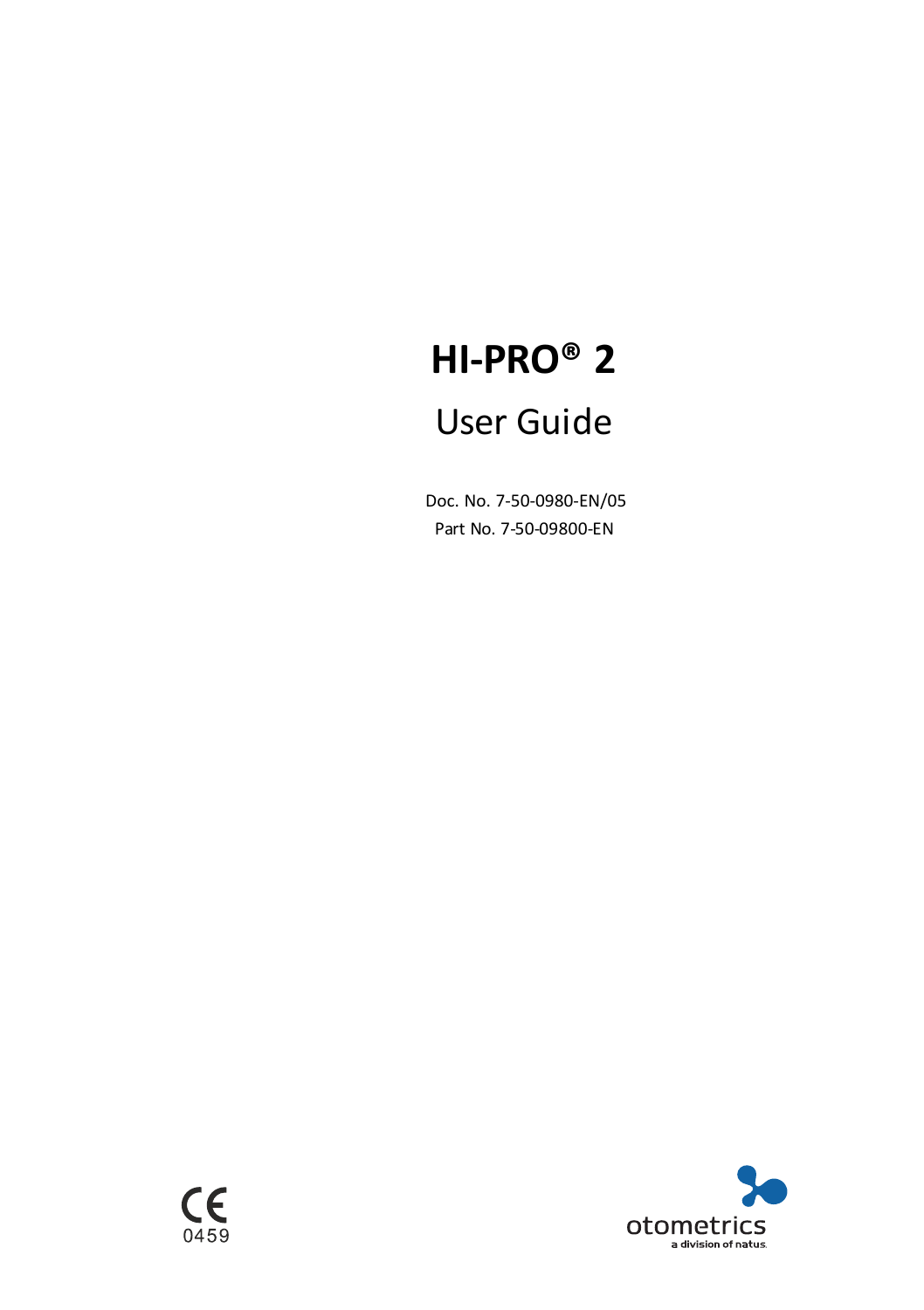#### **Copyright notice**

© 2015, 2019 Natus Medical Denmark ApS. All rights reserved. ® Otometrics, the Otometrics Icon, AURICAL, MADSEN, HI-PRO 2, Otoscan, ICS and HORTMANN are registered trademarks of Natus Medical Denmark ApS in the U.S.A. and/or other countries.

**Version release date** 2019-11-26 (215442)

#### **Technicalsupport**

Please contact your supplier.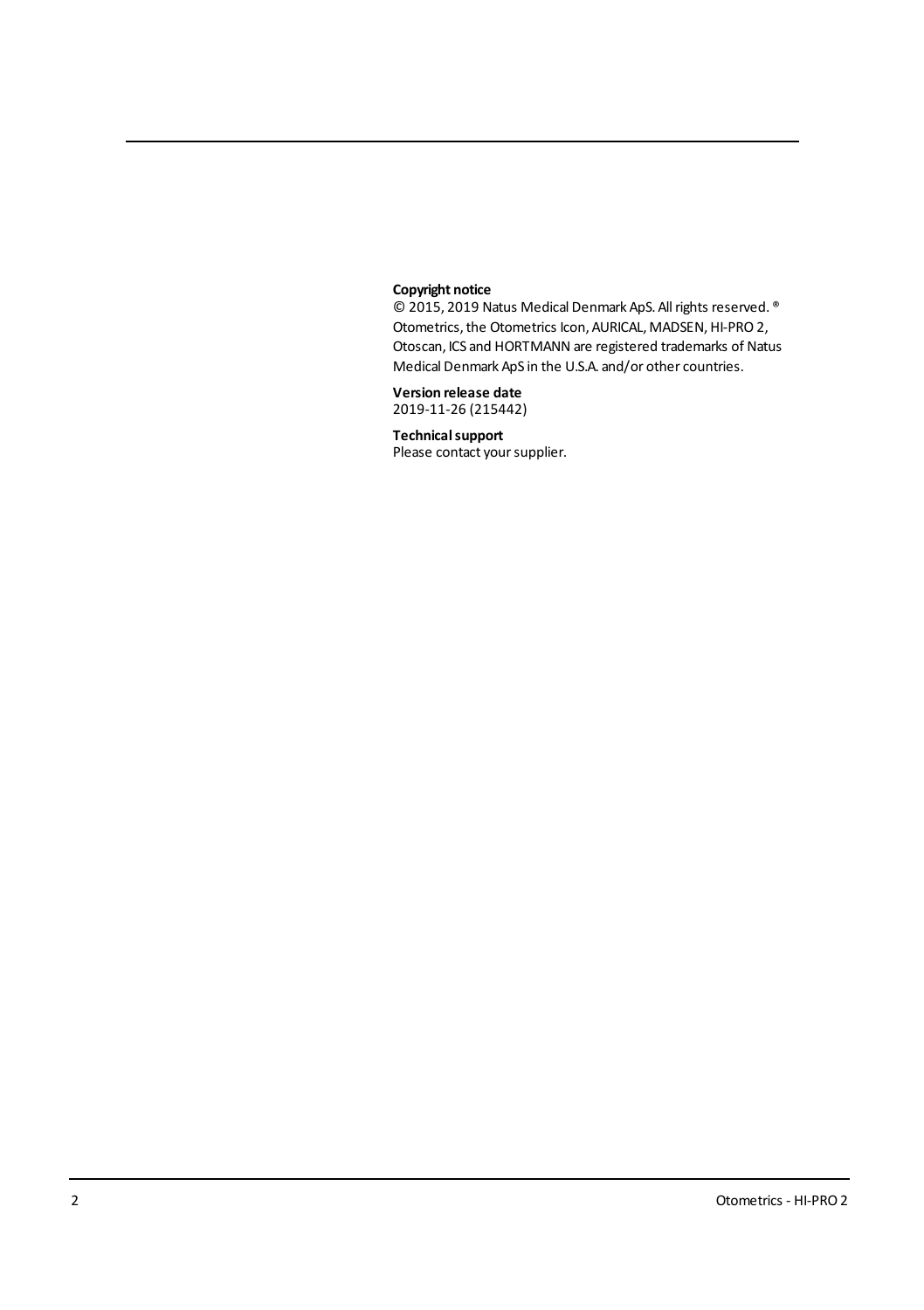# **Table of Contents**

| $\mathbf{1}$ | Introduction to HI-PRO 2  | 4  |
|--------------|---------------------------|----|
| $\mathbf{2}$ | When you receive HI-PRO 2 | 5  |
| 3.           |                           | 7  |
| 4            | Service and Maintenance   | 9  |
| 5.           | Technical Specifications  | 10 |
| 6            |                           | 19 |
| 7            |                           | 24 |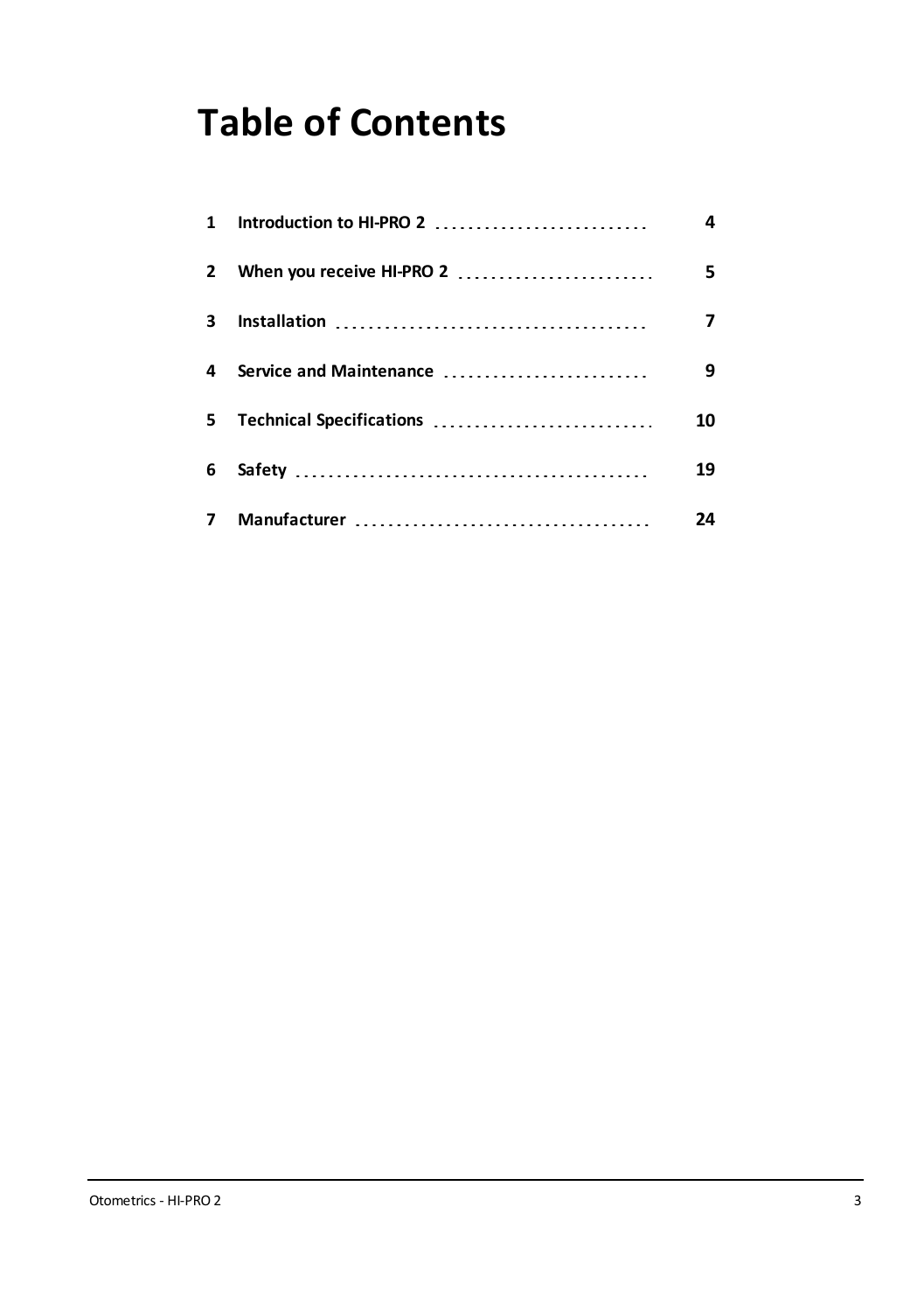# **1 Introduction to HI-PRO 2**

<span id="page-3-0"></span>The HI-PRO 2 Hearing Instrument Programming Unit together with fitting software and programming cables constitute the complete HI-PRO 2 system. The HI-PRO 2 hardware serves as a standardized interface between a PC and programmable hearing instruments.

Connection to the PC is by means of the supplied USB (Universal Serial Bus) cable. The USB connection both establishes the electrical power and the data communication between the PC and the HI-PRO 2.

On the cabinet front two 6-pole mini-DIN connectors for the cables to the programmable hearing instruments facilitate programming of both a left and a right hearing instrument.

The PC software for programming the hearing instrument (Fitting Software) and the cables for connecting hearing instruments to HI-PRO 2 are supplied by the hearing instrument manufacturer.

## **1.1 Intended use**

HI-PRO 2 is intended for audiologists, hearing instrument dispensers, and other health care professionals.

The intended use is to make the necessary adjustments to programmable hearing instruments connected to the HI-PRO 2 unit.

## **1.2 Intended population**

The intended patient population is all patient groups from pediatric through adulthood.

## **1.3 Intended user profile**

Audiologists, hearing instrument dispensers, and other health care professionals

## **1.4 About this manual**

This manual is your guide to installing and using HI-PRO 2. We strongly recommend that you read this manual carefully before using HI-PRO 2 for the first time.

The manual contains a description of the main functions of HI-PRO 2. Otometrics recommends that you make yourself familiar with the following issues in particular:

• When you receive [HI-PRO 2](#page-4-0) ► 5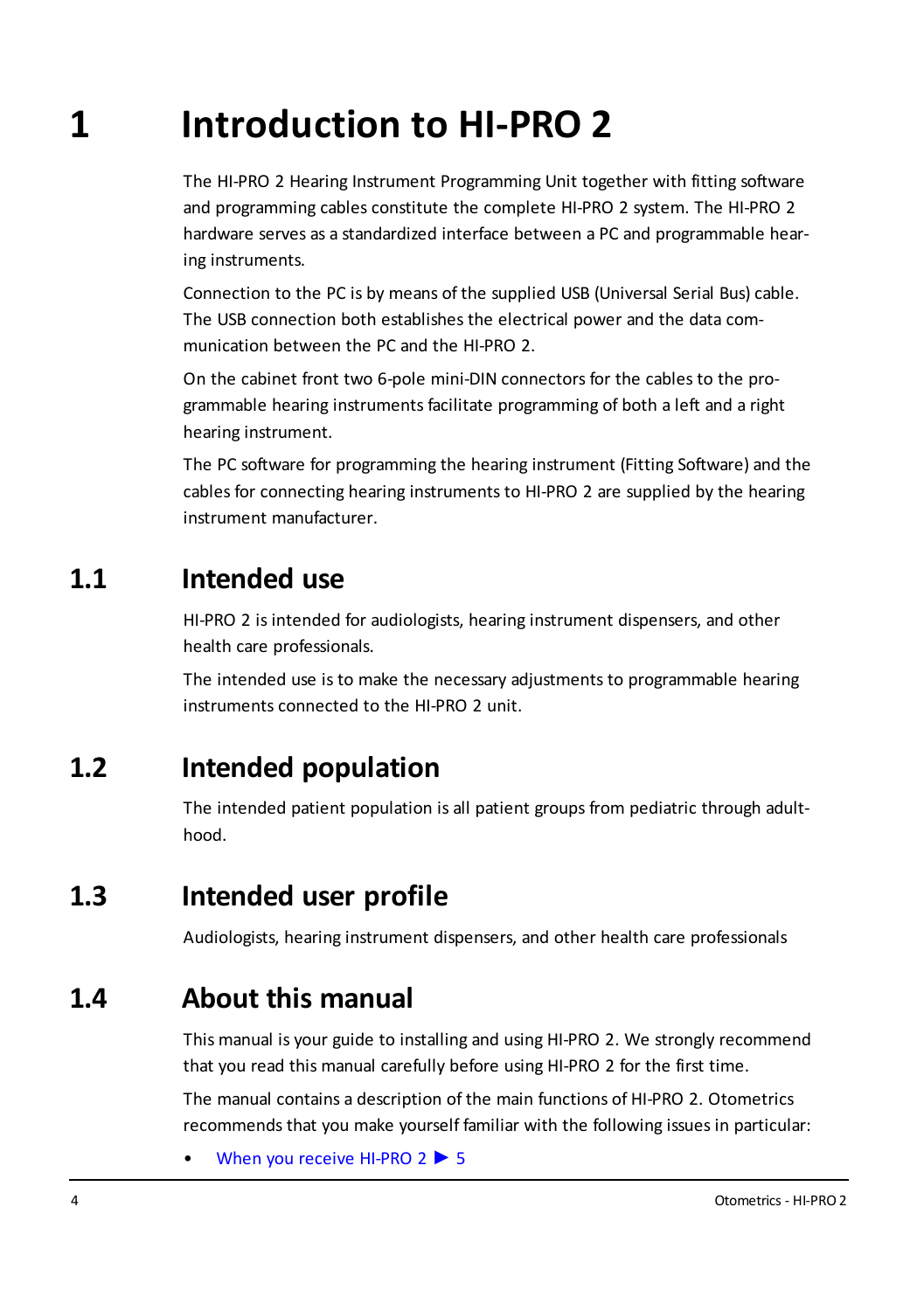- [Installation](#page-6-0) ► 7
- [Safety](#page-18-0) ► 19

#### **1.4.1 Safety**

This manual contains information which must be followed to ensure the safe performance of HI-PRO 2. Local government rules and regulations, if applicable, should also be followed at all times. Safety information is stated where it is relevant, and general safety aspects are described in [Safety](#page-18-0) ► 19.

#### **1.4.2 Typographical conventions**

#### **The use of Warning, Caution and Note**

To draw your attention to information regarding safe and appropriate use of the device or software, the manual uses precautionary statements as follows:

*Warning• Indicates that there is a risk of death or serious injury to the user or patient.*

*Caution• Indicates that there is a risk of injury to the user or patient or risk of damage to data or the device.*

<span id="page-4-0"></span>*Note • Indicates that you should take special notice.*

# **2 When you receive HI-PRO 2**

## **2.1 Unpacking and inspection**

- 1. Unpack your HI-PRO 2 carefully. When you unpack HI-PRO 2, it is a good idea to keep the packing material in which it was delivered. If you need to send the HI-PRO 2 in for service, the original packing material will protect against damage during transport, etc.
- 2. Visually inspect the equipment for damage. If damage has occurred, do not put the HI-PRO 2 into operation. Contact your supplier for assistance.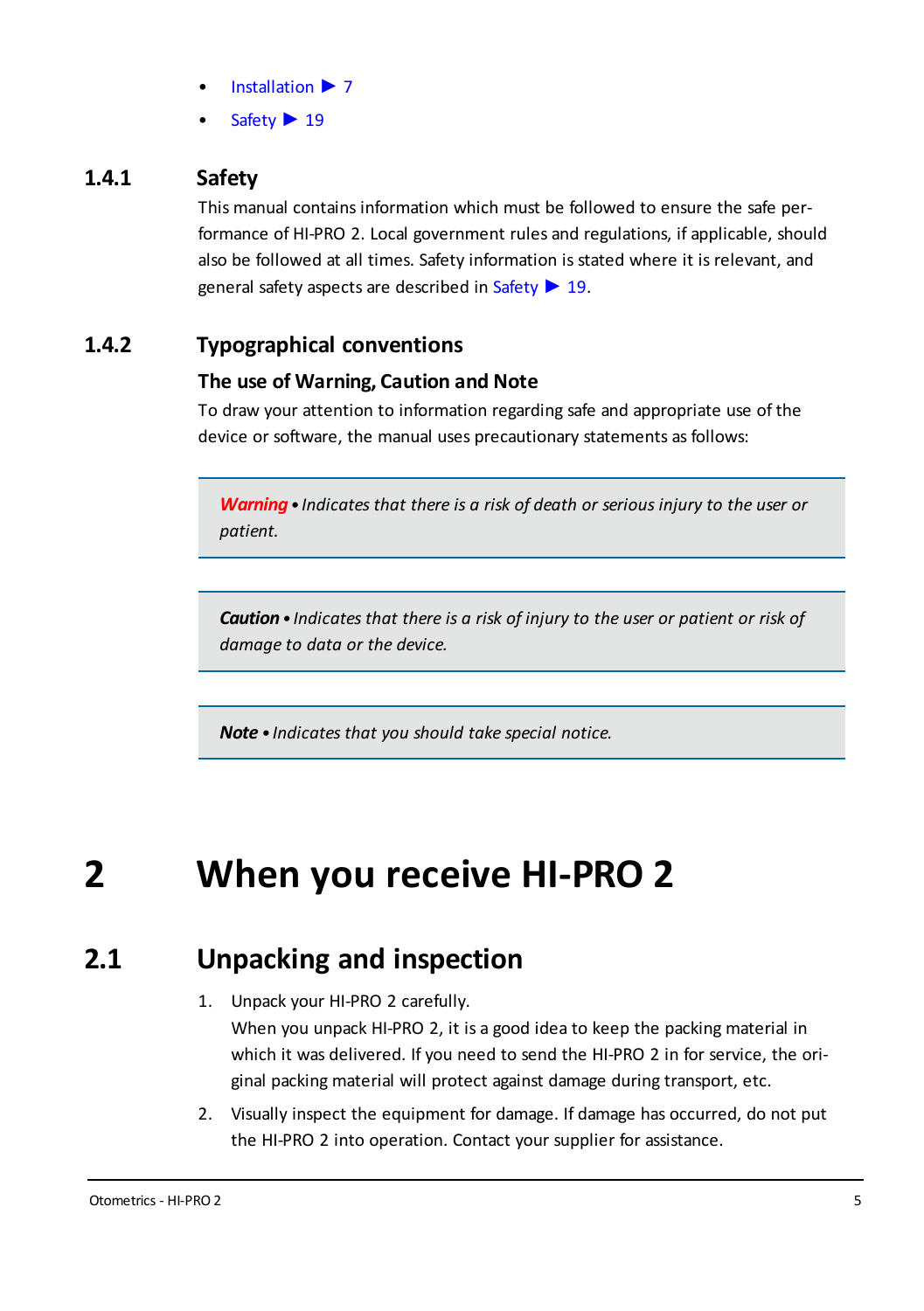- 3. Check that the package includes the items listed below:
	- HI-PRO 2 unit
	- USB interface cable
	- Software Installation CD
- 4. If your package is incomplete, contact your supplier.

## **2.2 HI-PRO 2 front and rear view**



*HI-PRO 2 front view*



*HI-PRO 2 rear view*

## **2.3 Storage and shipment**

If you need to store HI-PRO 2 before you put it into operation, follow the guidelines below:

- Store HI-PRO 2 and accessories in the box provided to protect the equipment from damage.
- Store HI-PRO 2 as stated in Technical Specifications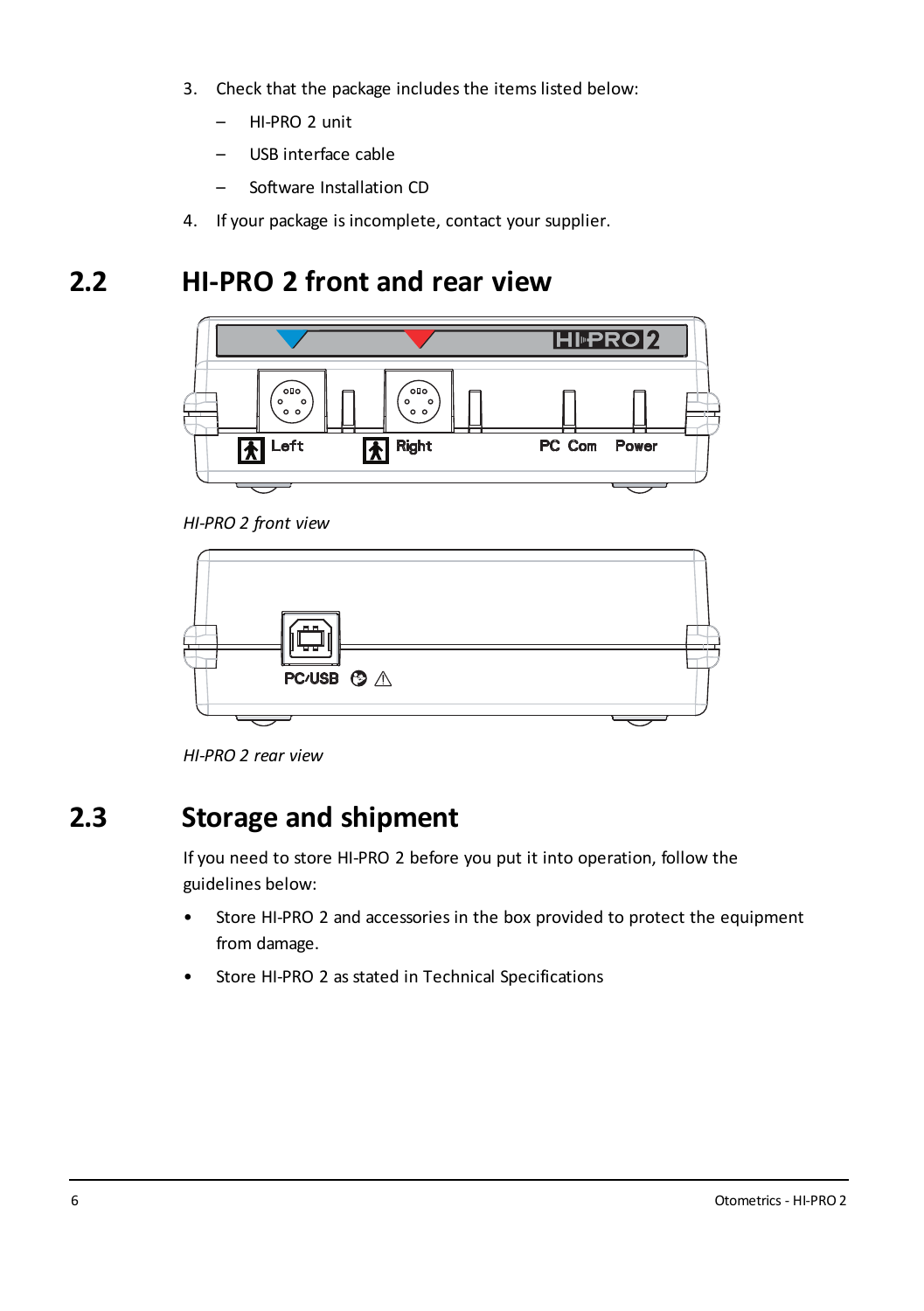# **3 Installation**

- <span id="page-6-0"></span>Site the HI-PRO 2 unit in a well-ventilated location away from all liquids and sources of heat.
- An installation CD is provided with HI-PRO 2. Before you connect HI-PRO 2 to the PC, this software must be installed.

## **3.1 Installing the HI-PRO 2 software**

*Note • You are required to log on with Administrator rights to install this software.*

- Place the installation CD in the CD drive.
- If the **Autorun** feature is enabled on your computer, the installation will start automatically when the CD is inserted, otherwise
- Open **My Computer** by double-clicking the icon on the desktop, double-click on the CD drive icon, then double-click on the **Setup** application icon to start the installation.
- Follow the instructions on the screen.

## **3.2 Connecting the HI-PRO 2 to the PC**

*Note •An installation CD is provided with HI-PRO 2. Before you connect HI-PRO 2 to the PC, this software must be installed.*

• Connect the USB connector on the rear of HI-PRO 2 to a USB port of a personal computer (PC) by means of the supplied USB cable. See Fig. 1.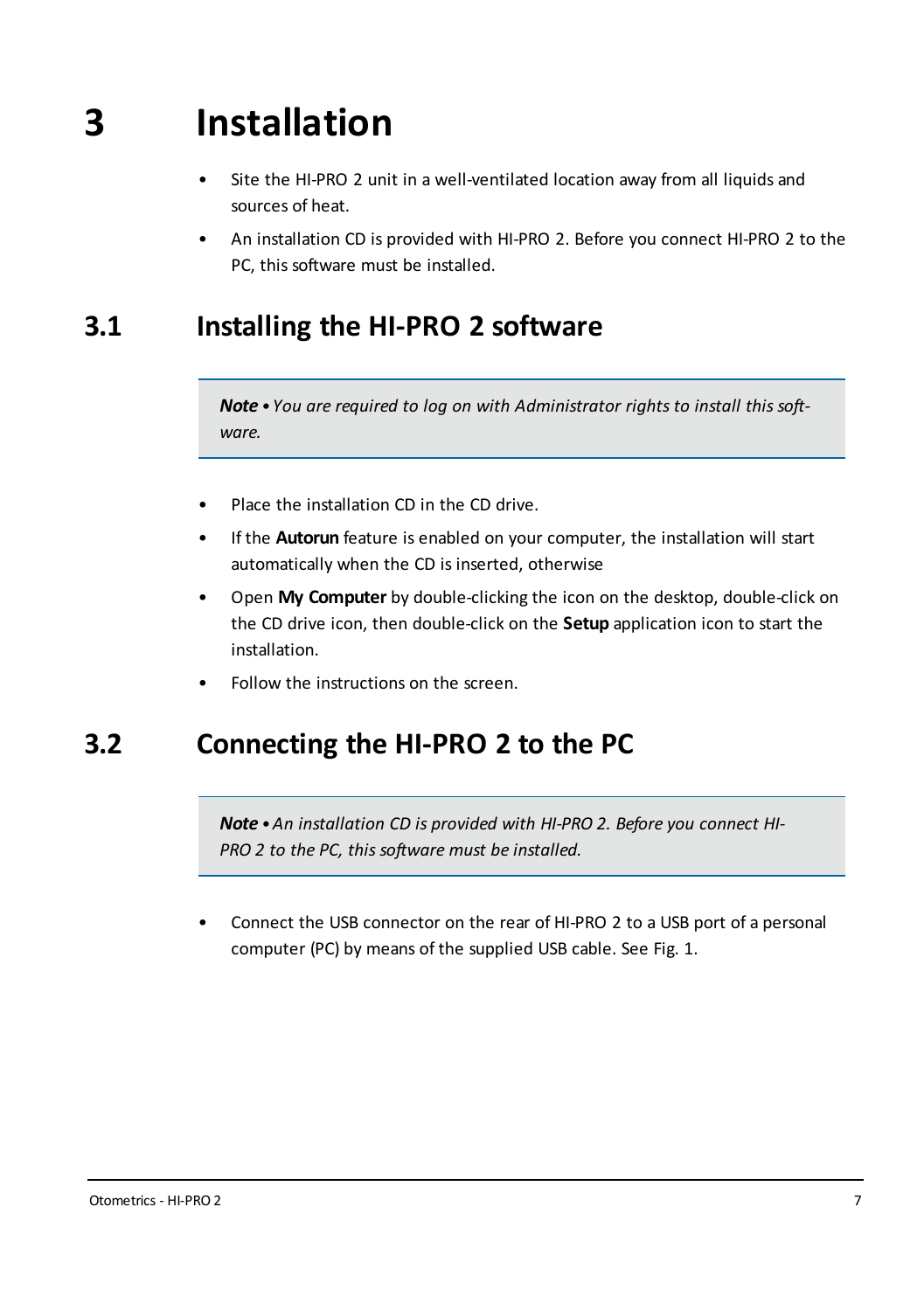



*Note • If the HI-PRO 2 unit is connected to the PC via a USB hub, the hub must be self-powered (have a separate power supply). This is to ensure that the USB hub can deliver enough current for proper operation of the HI-PRO 2 unit.*

## **3.3 Starting up HI-PRO 2**

*Note •Before using the HI-PRO 2, make sure that the operating system on your PC has been updated with the latest official Windows security patches.*

When the HI-PRO 2 Installation CD is installed, HI-PRO 2 powers on as soon as the unit is connected to the PC and the PC is powered ON.

During power-up, the LEDs next to the connectors on the front panel will flash once indicating that a brief self-test is in progress.

When the self-test is completed, only the power LED will light. If only the left LED flashes, the self-test has failed and you should try powering on again. Should the unit fail again, contact your local distributor.

The HI-PRO 2 connector LEDs will also light up when a hearing instrument is being programmed, indicating which side is active.

The LED above the text 'PC Com' lights up to indicate communication with the PC.

*Caution•Do not attempt to connect or disconnect a hearing instrument while the connector LED is active! The LED indicates that the connector is active, and this might damage the hearing instrument.*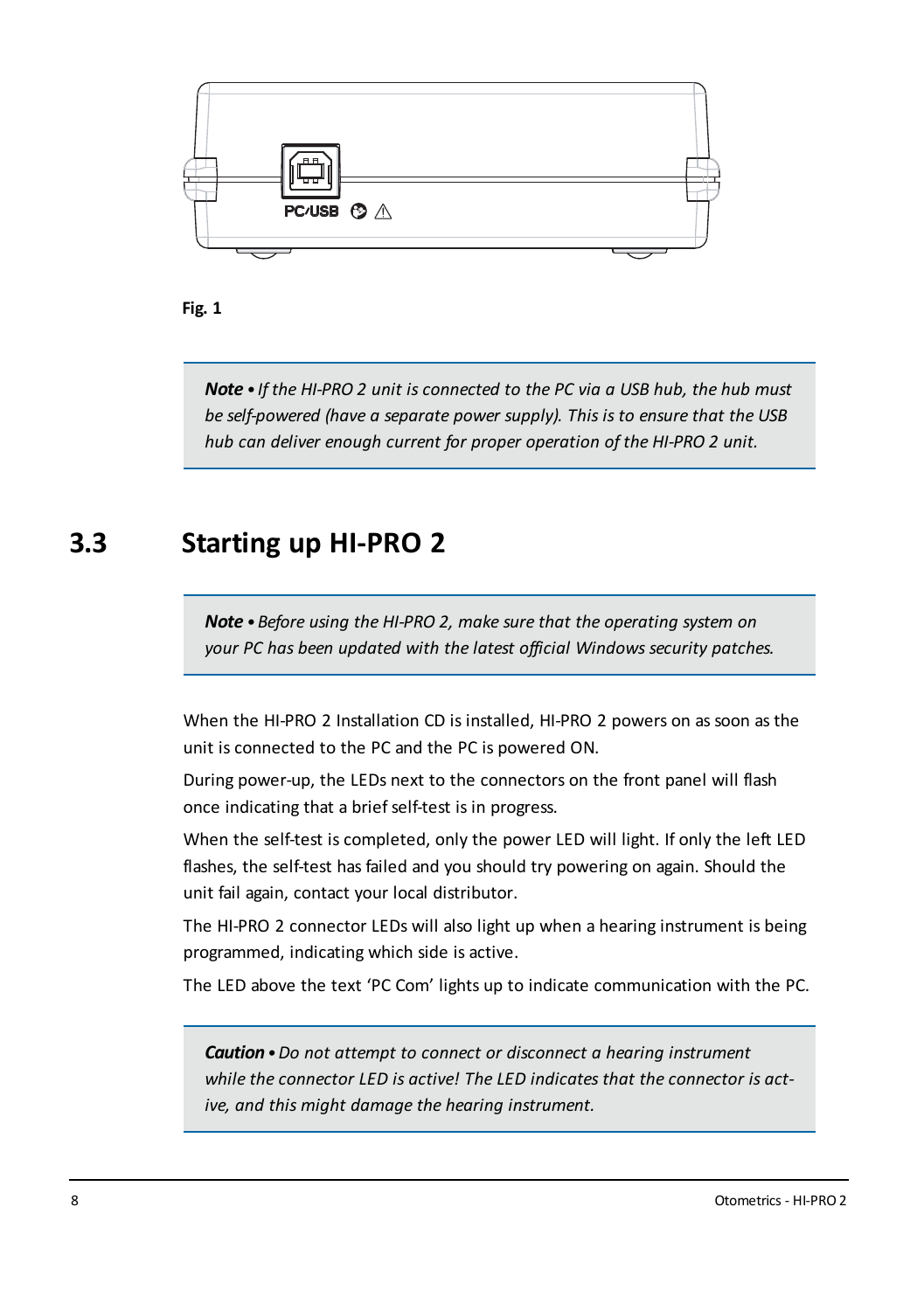*Caution• Even though the hearing instrument connectors on the front of the HI-PRO 2 are galvanically insulated from the PC and mains earth, it is still possible to release an electrostatic discharge (ESD) to a connected hearing instrument, and through the HI-PRO 2 to earth. An electrostatic discharge can be very uncomfortable for the client because it feels like a minor "electric shock", and can even produce loud pulses of noise. Cases of electrical damage to hearing instruments have been reported. It is recommended to install the unit in an environment that minimizes the amount of static electricity. For example, antistatic carpeting is recommended.*

## **3.4 Disconnecting HI-PRO 2 from the PC**

HI-PRO 2 automatically powers off together with the PC, but if you wish to power off the HI-PRO 2 without powering off the PC, you can disconnect the USB cable from the HI-PRO 2 or from the PC.

*Caution•Do not attempt to disconnect the USB cable while a hearing instrument is being fitted. Doing so might damage the hearing instrument or set it in an undefined state.*

## <span id="page-8-0"></span>**4 Service and Maintenance**

## **4.1 Equipment failure, service, and repair**

*Warning•Do not use a defective device.*

*If you suspect that the correct function or operation safety of the HI-PRO 2 may be faulty in any way, disconnect HI-PRO 2 from the PC, and make sure that it cannot be used by others until it has been serviced.*

*Warning•Do not disassemble the HI-PRO 2 as there is a risk of electric shock. There are no user-serviceable parts inside the HI-PRO 2 device cabinet. For the*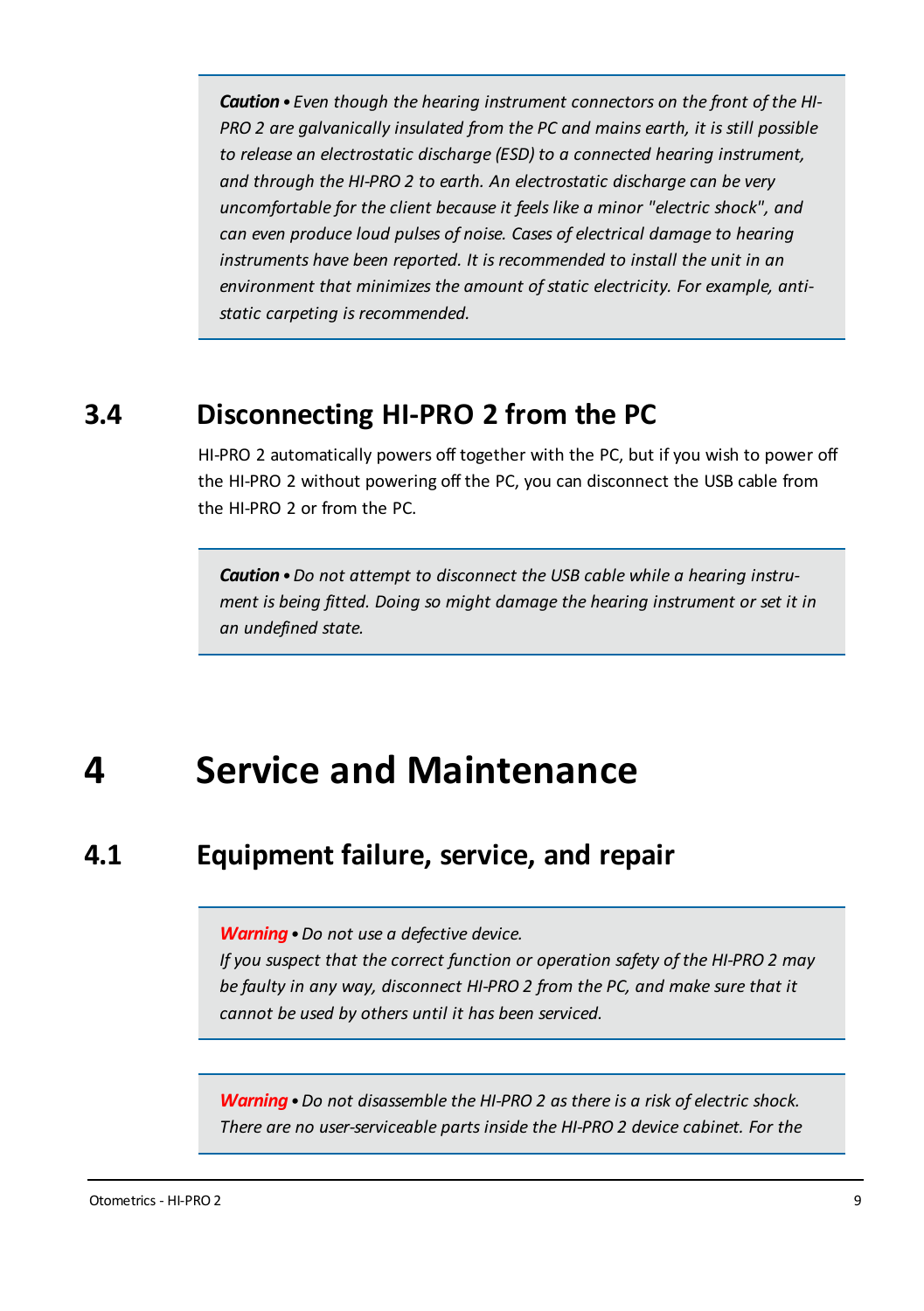*sake of safety and in order not to void the warranty, service and repair of electro-medical equipment should be carried out only by the equipment manufacturer or by service personnel at authorized workshops. In case of any defects, make a detailed description of the defect(s) and contact your supplier. Do not use a defective device. Following repair, the equipment should be tested by suitably qualified personnel.*

## **4.2 Maintenance**

HI-PRO 2 requires no preventive maintenance. However, it is recommended that you observe the guidelines below.

Use a soft, slightly damp cloth with a small amount of detergent to clean the unit.

## **4.3 Troubleshooting**

#### **Troubleshooting Checklist**

Make sure that:

- the USB cable between the PC and the HI-PRO 2 is connected,
- the PC is powered on,
- the HI-PRO 2 software provided on the installation CD is installed,
- the correct programming cable is used,
- <span id="page-9-0"></span>• the programming cable is firmly connected to the front connector on HI-PRO 2 and to the hearing instrument programming connector.

# **5 Technical Specifications**

#### **Type identification**

HI-PRO 2 is type 1072 from Natus Medical Denmark ApS.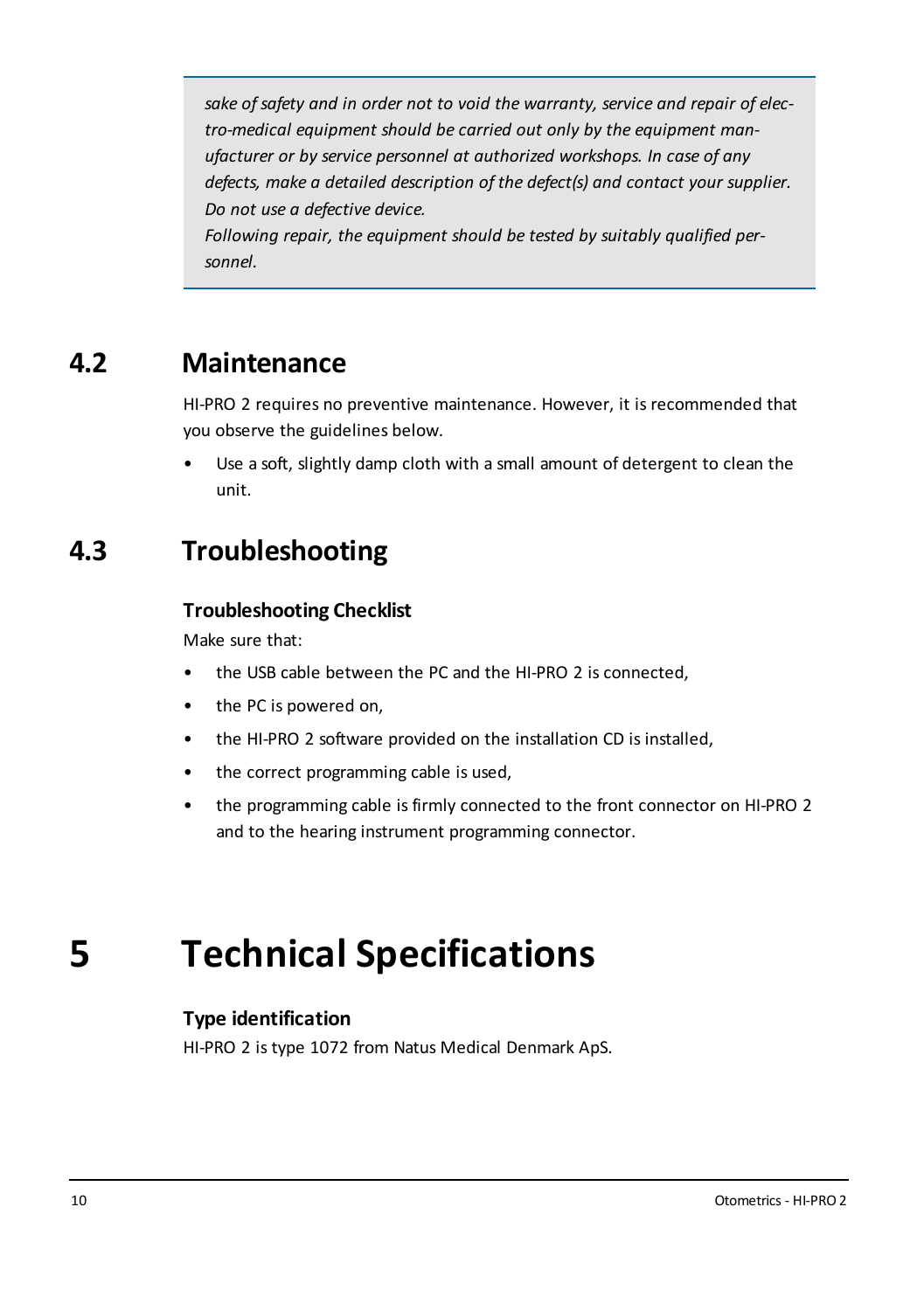#### **PC Interface**

The serial USB (Universal Serial Bus) port is used for communication between a PC and the HI-PRO 2 unit.

| Communication             | USB 2.0 full Speed (USB 1.1 compatible)   |
|---------------------------|-------------------------------------------|
| <b>USB Connector Type</b> | "Type B" connector (on the HI-PRO 2 unit) |

#### **Power Supply**

The HI-PRO 2 unit is powered from the PC USB port.

| Rated Voltage                             | $4.50V - 5.25V$        |
|-------------------------------------------|------------------------|
| Maximum Current Con-<br>sumption (active) | $< 500$ mA (2.5 W)     |
| Power Consumption during                  | $< 500 \mu A$ (2.5 mW) |
| <b>USB Suspend</b>                        |                        |

#### **Operating system**

Windws XP Pro SP3, Windows 7b (32 and 64 bit), Windows 8 (32 and 64 bit), Windows 10

#### **Product Lifetime**

The estimated lifetime of the HI-PRO 2 unit is 5 years.

#### **Essential performance**

HI-PRO 2 has no essential performance.

#### **Standards**

| Safety     | IEC 60601-1:2005+AMD1:2012         |
|------------|------------------------------------|
|            | EN 60601-1:2006+A1:2013            |
|            | ANSI/AAMI ES60601-1:2005 + A1:2012 |
|            | CAN/CSA-C22.2 NO. 60601-1:14       |
| <b>FMC</b> | IEC 60601-1-2:2007                 |
|            | EN 60601-1-2:2007                  |
|            | IEC 60601-1-2:2014                 |
|            | EN 60601-1-2:2015                  |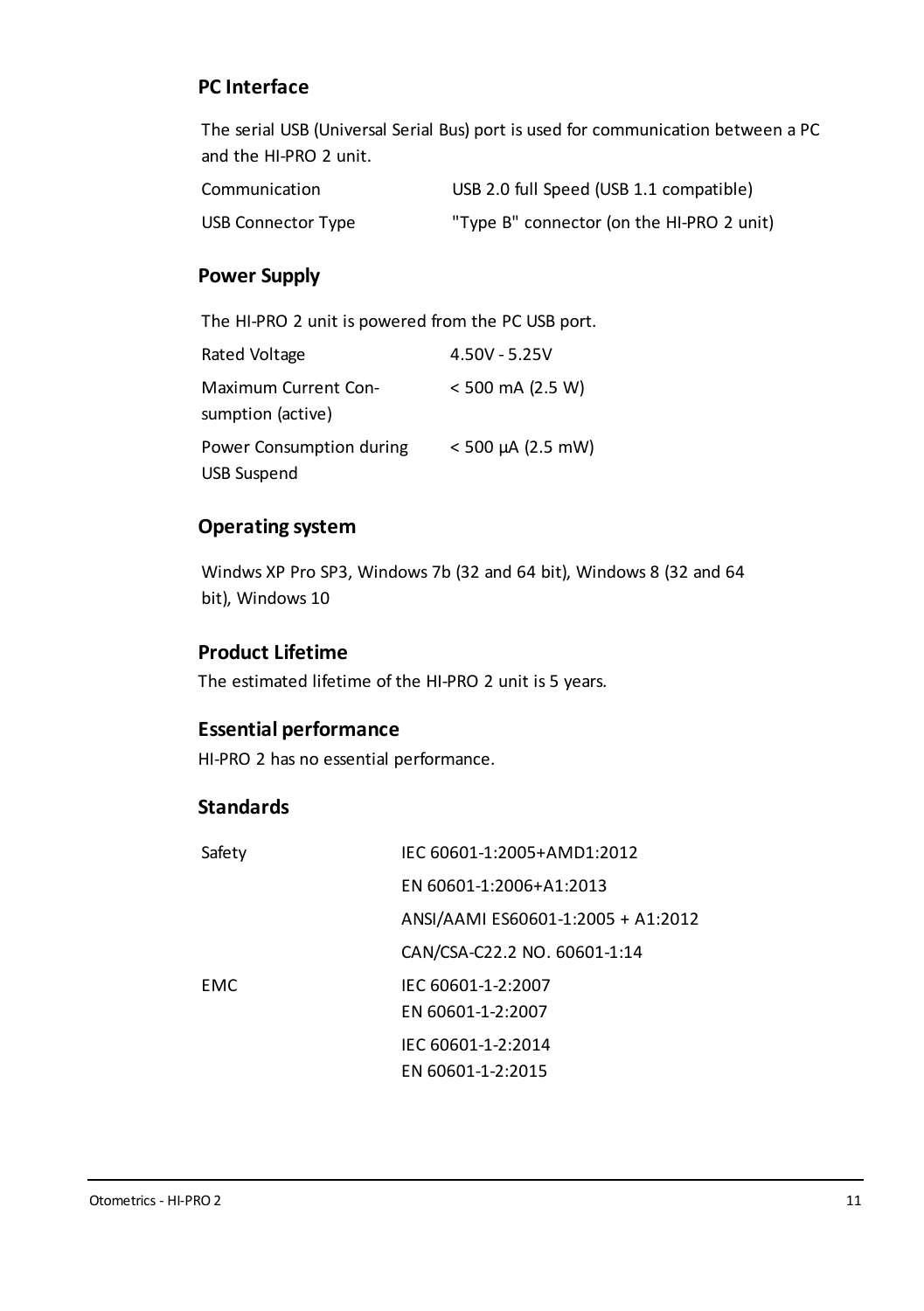| Systems            | IEC 60601-1:2005+AMD1:2012 |
|--------------------|----------------------------|
|                    | EN 60601-1:2006+A1:2013    |
| Hearing Instrument | IEC 60118-14:1998          |
| Interface          | EN 60118-14:1998           |

To comply with the above standards, the programming cable and the connector to the hearing instrument must meet the following requirements:

- No conductive parts may be accessible when the programming cable is connected to HI-PRO 2 unit.
- The programming cable and the connector must provide double isolation and be able to withstand a dielectric strength test potential of 500 V.

#### **Output ratings**

The following output ratings are valid for Left and Right hearing instrument connectors.

| Fixed Battery supply (pin1),                               | 1.35V, 10/50 mA (current rating is controlled by                             |
|------------------------------------------------------------|------------------------------------------------------------------------------|
| common for Left and Right                                  | fitting software)                                                            |
| side                                                       |                                                                              |
| Programmable battery supply<br>(pin5), common for Left and | $-3.50$ V to $+3.50$ V, 30 mA (voltage is controlled by<br>fitting software) |
| Right side                                                 |                                                                              |

#### **Operating environment**

| Temperature   | +5°C to +40°C (41°F to +104°F) |
|---------------|--------------------------------|
| Rel. humidity | 30 to 90%, non-condensing      |
| Warm-up time  | $<$ 20 seconds.                |
| Air pressure  | 600 hPa to 1060 hPa            |

Operation at temperatures below -20°C or above +60°C may cause permanent damage.

#### **Storage and handling**

| Temperature   | -20°C to +60°C (-4°F to +140°F) |
|---------------|---------------------------------|
| Rel. humidity | < 90 %, non-condensing          |
| Air pressure  | 500 hPa to 1060 hPa             |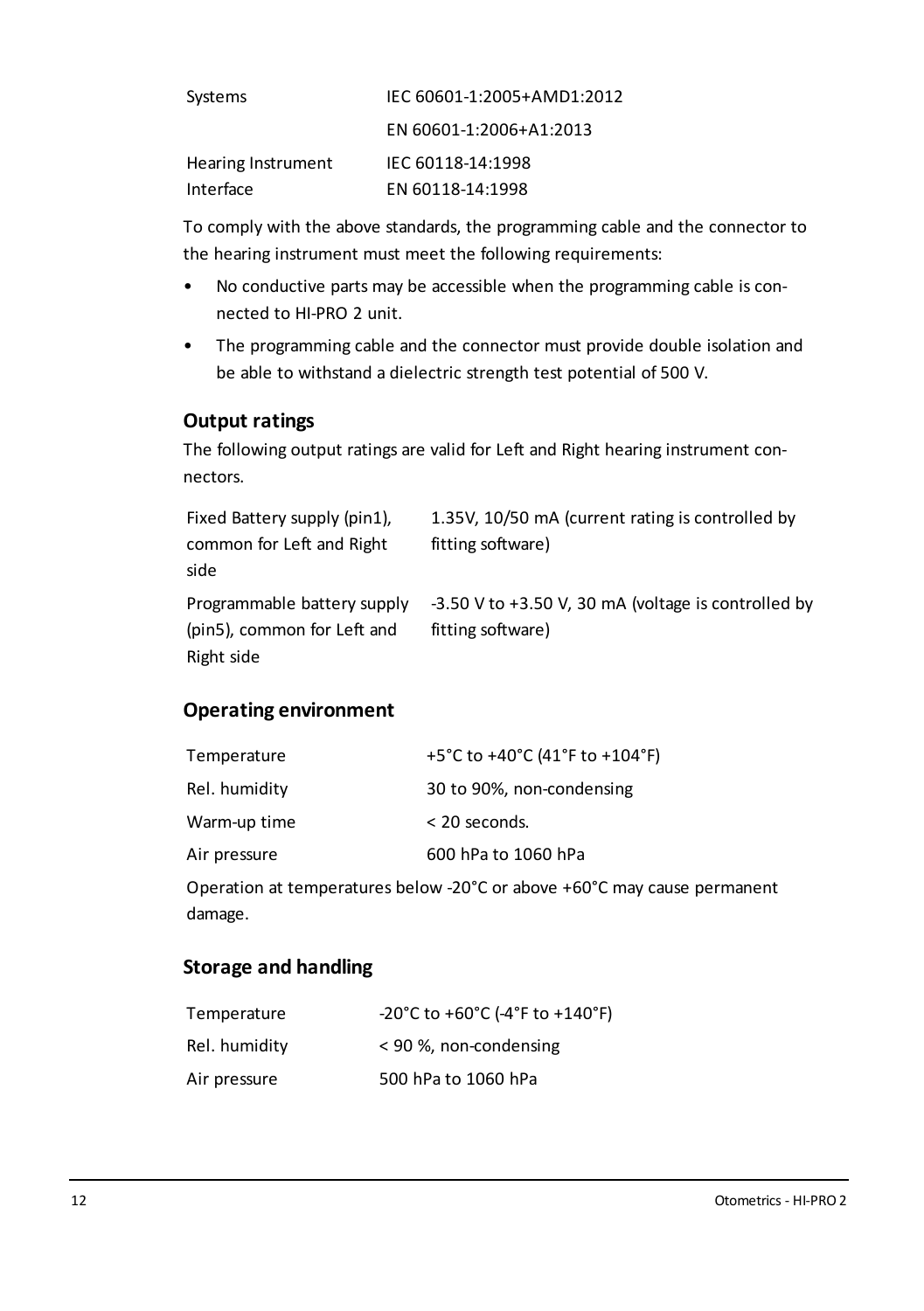#### **Dimensions and Weight**

| Size (L x W x H) | 137 mm x 114 mm x 37 mm               |
|------------------|---------------------------------------|
|                  | $(5.39$ inch x 4.49 inch x 1.46 inch) |
| Net weight       | 230g(0.43 lb)                         |

## **5.1 Accessories**

| <b>Item</b>                    | <b>Part number</b> |
|--------------------------------|--------------------|
| 1072 HI-PRO 2, Installation CD | 8-49-91200         |
| USB Cable, 3 meters            | 8-71-79100         |
| USB Cable, 2 meters            | 8-71-79200         |
| USB Cable, 1 meter             | 8-71-86500         |
| HI-PRO 2 User Guide            | 7-50-09800-XX      |

## **5.2 Notes on EMC (Electromagnetic Compatibility)**

- HI-PRO 2 is part of a medical electrical system and is thus subject to special safety precautions. For this reason, the installation and operating instructions provided in this document should be followed closely.
- Portable and mobile high-frequency communication devices, such as mobile phones, may interfere with the functioning of HI-PRO 2.

#### **IEC 60601-1-2:2014 and EN 60601-1-2:2015**

|                                                                                                                                                                |            | Guidance and manufacturer's declaration - electromagnetic emissions for all equipment and systems                                                                                   |
|----------------------------------------------------------------------------------------------------------------------------------------------------------------|------------|-------------------------------------------------------------------------------------------------------------------------------------------------------------------------------------|
| HI-PRO 2 is intended for use in the electromagnetic environment specified below. The user of HI-PRO 2 should<br>ensure that it is used in such an environment. |            |                                                                                                                                                                                     |
| <b>Emissions test</b>                                                                                                                                          | Compliance | Electromagnetic environment - guidance                                                                                                                                              |
| <b>RF</b> emissions<br>CISPR11                                                                                                                                 | Group 1    | HI-PRO 2 uses RF energy only for its internal function. Therefore, its RF<br>emissions are very low and are not likely to cause any interference in<br>nearby electronic equipment. |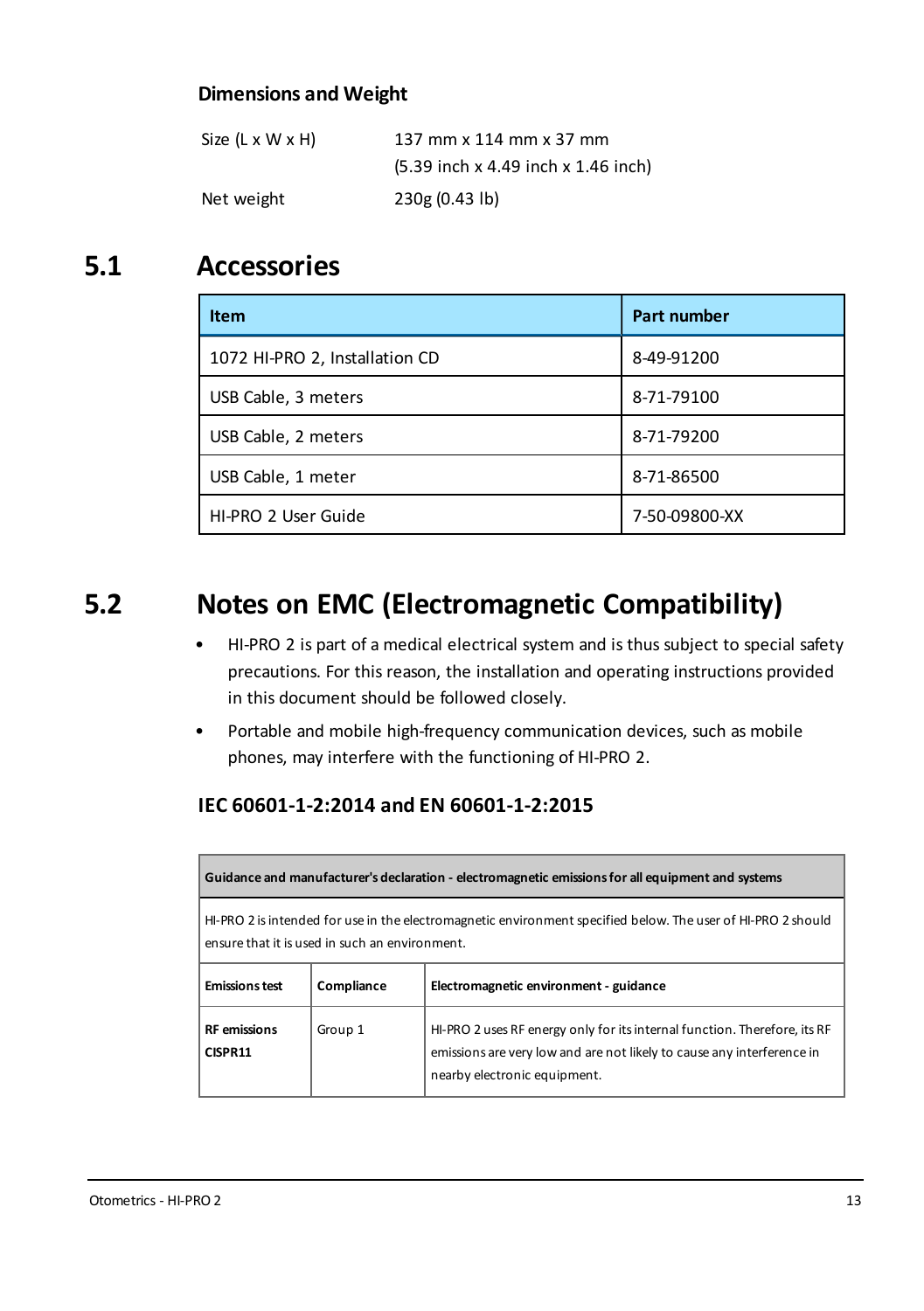| Guidance and manufacturer's declaration - electromagnetic emissions for all equipment and systems |         |                                                                                                                                                                                                                              |
|---------------------------------------------------------------------------------------------------|---------|------------------------------------------------------------------------------------------------------------------------------------------------------------------------------------------------------------------------------|
| <b>RF</b> emissions<br>CISPR11                                                                    | Class B | HI-PRO 2 is suitable for use in all environments, including domestic<br>environments and those directly connected to the public low-voltage<br>power supply network that supplies buildings used for domestic pur-<br>poses. |

**Guidance and manufacturer's declaration - electromagnetic immunity for all equipment and systems**

HI-PRO 2 isintended for use in the electromagnetic environment specified below. The user of HI-PRO 2 should ensure that it is used in such an environment.

| <b>Immunity test</b>                                             | <b>IEC 60601</b><br>test level                                         | Compliance level                                                     | Electromagnetic environment - guid-<br>ance                                                                                                              |
|------------------------------------------------------------------|------------------------------------------------------------------------|----------------------------------------------------------------------|----------------------------------------------------------------------------------------------------------------------------------------------------------|
| Electrostatic dis-<br>charge (ESD)<br>IEC 61000-4-2              | +/- 8 kV contact<br>$+/- 2$ kV, $+/- 4$ kV,<br>+/- 8 kV, +/- 15 kV air | +/-8kV contact<br>$+/- 2$ kV, $+/- 4$ kV,<br>+/- 8 kV, +/- 15 kV air | Floors should be wood, concrete or<br>ceramic tile. If floors are covered with<br>synthetic material, the relative humid-<br>ity should be at least 30%. |
| <b>Electrical fast tran-</b><br>sient/burst<br>IEC 61000-4-4     | $+/- 1$ kV for<br>input/output lines                                   | No relevant ports<br>that could be<br>affected                       |                                                                                                                                                          |
| Power frequency<br>(50/60 Hz) magnetic<br>field<br>IEC 61000-4-8 | 30 A/m                                                                 | No relevant ports<br>that could be<br>affected                       | Power frequency magnetic fields<br>should be at levels characteristic of a<br>typical location in a typical com-<br>mercial or hospital environment.     |

| Guidance and manufacturer's declaration - electromagnetic immunity - for equipment and systems within<br>Professional Healthcare use environment               |                                |                  |                                           |
|----------------------------------------------------------------------------------------------------------------------------------------------------------------|--------------------------------|------------------|-------------------------------------------|
| HI-PRO 2 is intended for use in the electromagnetic environment specified below. The user of HI-PRO 2<br>should ensure that it is used in such an environment. |                                |                  |                                           |
| Immunity test                                                                                                                                                  | <b>IEC 60601</b><br>test level | Compliance level | Electromagnetic environment -<br>guidance |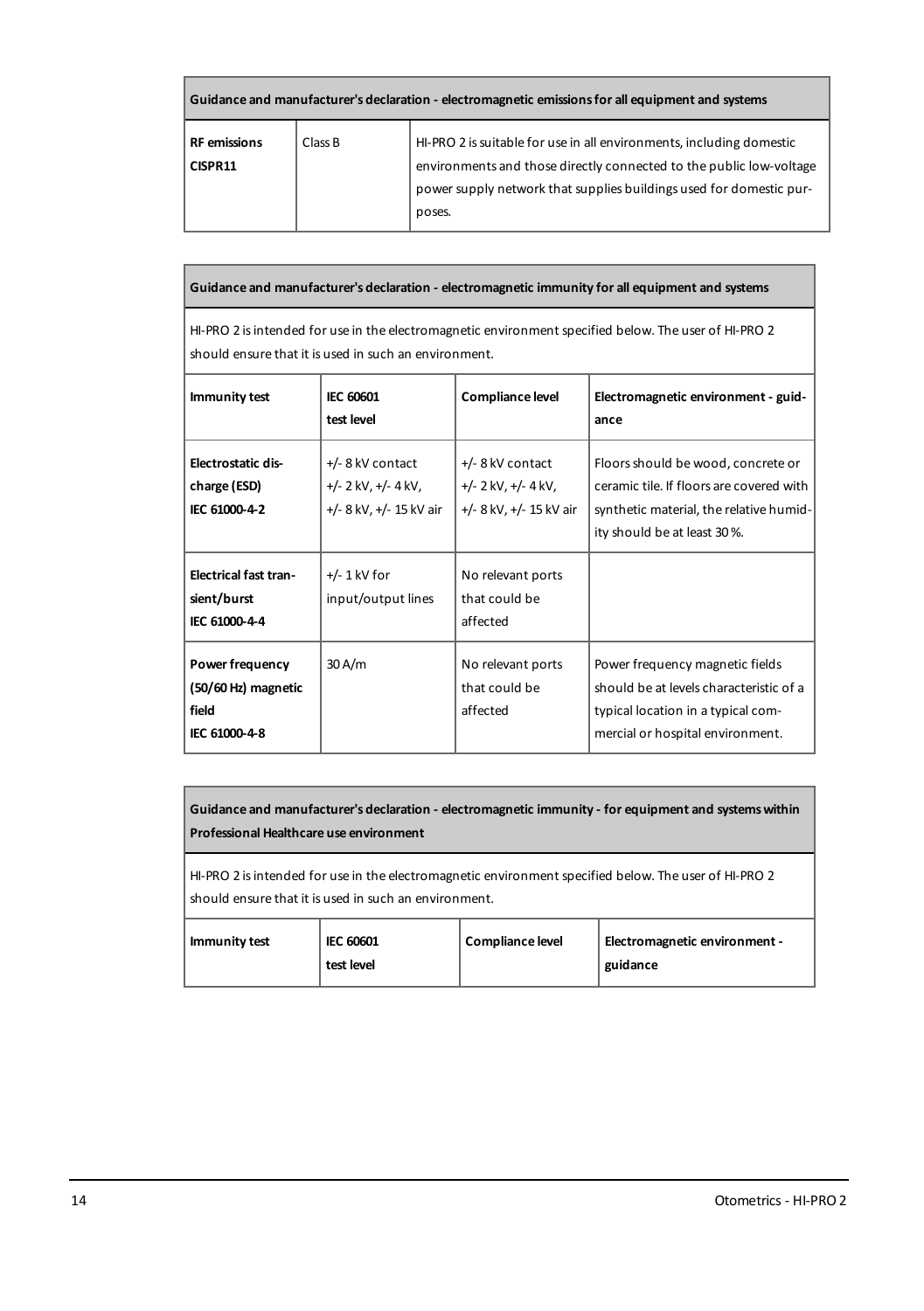| Guidance and manufacturer's declaration - electromagnetic immunity - for equipment and systems within<br>Professional Healthcare use environment |                                                                                                                                                                                                                                                  |                                                                                                                                                                                                                                                     |                                                                                                                                                                                                                                                                                                                                                     |
|--------------------------------------------------------------------------------------------------------------------------------------------------|--------------------------------------------------------------------------------------------------------------------------------------------------------------------------------------------------------------------------------------------------|-----------------------------------------------------------------------------------------------------------------------------------------------------------------------------------------------------------------------------------------------------|-----------------------------------------------------------------------------------------------------------------------------------------------------------------------------------------------------------------------------------------------------------------------------------------------------------------------------------------------------|
| <b>Conducted RF</b><br>IEC 61000-4-6                                                                                                             | 3 V rms<br>150 kHz to 80 MHz<br>6 V rms<br><b>ISM</b><br>Bands and Amateur                                                                                                                                                                       | 3 V rms<br>150 kHz to 80 MHz<br>6 V rms<br><b>ISM</b><br>Bands and Amateur                                                                                                                                                                          |                                                                                                                                                                                                                                                                                                                                                     |
| <b>Radiated RF</b><br>IEC 61000-4-3                                                                                                              | 10 V/m<br>80 MHz to 2.7 GHz                                                                                                                                                                                                                      | 10V/m<br>80 MHz to 2.7 GHz                                                                                                                                                                                                                          |                                                                                                                                                                                                                                                                                                                                                     |
| <b>Proximity fields from</b><br>RF wireless com-<br>munications<br>IEC 61000-4-3                                                                 | 27 V/m<br>386 MHz<br>28 v/m<br>450 MHz,<br>9v/m<br>710 MHz, 745 MHz, 780<br><b>MHz</b><br>28 v/m<br>810 MHz, 870 MHz, 930<br>MHz,<br>28 v/m<br>1720 MHz, 1845 MHz,<br>1970 MHz<br>28 v/m<br>2450 MHz,<br>9v/m<br>5240 MHz, 5500 MHz,<br>5785 MHz | $27$ V/m<br>386 MHz<br>28 v/m<br>450 MHz,<br>9 v/m<br>710 MHz, 745 MHz, 780<br><b>MHz</b><br>28 v/m<br>810 MHz, 870 MHz, 930<br>MHz,<br>28 v/m<br>1720 MHz, 1845 MHz,<br>1970 MHz<br>28 v/m<br>2450 MHz,<br>9v/m<br>5240 MHz, 5500 MHz,<br>5785 MHz | Separation distance between any<br>electronic parts of HI-PRO 2 and<br>any RF wireless communication<br>equipment must be more than 30<br>cm (11.8 inches).<br>Note: These guidelines may not<br>apply in all situations. Elec-<br>tromagnetic propagation is<br>affected by absorption and reflec-<br>tion from structures, objects and<br>people. |

#### **IEC 60601-1-2:2007 and EN 60601-1-2:2007**

| Guidance and manufacturer's declaration - electromagnetic emissions for all equipment and systems |                                                |                                                                                                              |
|---------------------------------------------------------------------------------------------------|------------------------------------------------|--------------------------------------------------------------------------------------------------------------|
|                                                                                                   | ensure that it is used in such an environment. | HI-PRO 2 is intended for use in the electromagnetic environment specified below. The user of HI-PRO 2 should |
| <b>Emissions test</b>                                                                             | Compliance                                     | Electromagnetic environment - guidance                                                                       |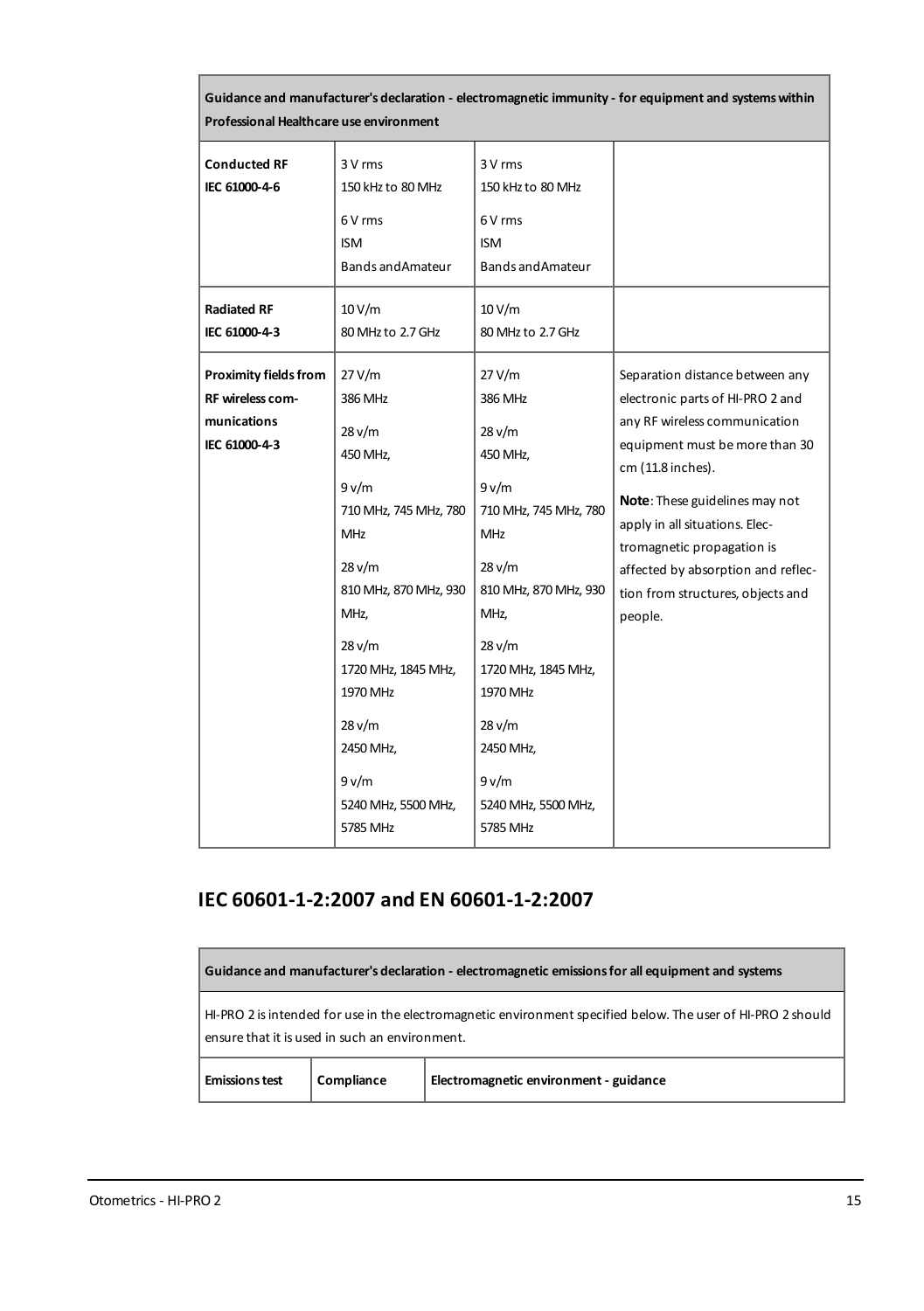| Guidance and manufacturer's declaration - electromagnetic emissions for all equipment and systems |         |                                                                                                                                                                                                                              |  |
|---------------------------------------------------------------------------------------------------|---------|------------------------------------------------------------------------------------------------------------------------------------------------------------------------------------------------------------------------------|--|
| <b>RF</b> emissions<br>CISPR11                                                                    | Group 1 | HI-PRO 2 uses RF energy only for its internal function. Therefore, its RF<br>emissions are very low and are not likely to cause any interference in<br>nearby electronic equipment.                                          |  |
| <b>RF</b> emissions<br>CISPR11                                                                    | Class B | HI-PRO 2 is suitable for use in all environments, including domestic<br>environments and those directly connected to the public low-voltage<br>power supply network that supplies buildings used for domestic pur-<br>poses. |  |

#### **Guidance and manufacturer's declaration - electromagnetic immunity for all equipment and systems**

HI-PRO 2 is intended for use in the electromagnetic environment specified below. The user of HI-PRO 2 should ensure that it is used in such an environment.

| Immunity test                                                    | <b>IEC 60601</b><br>test level       | Compliance level                               | Electromagnetic environment - guid-<br>ance                                                                                                              |
|------------------------------------------------------------------|--------------------------------------|------------------------------------------------|----------------------------------------------------------------------------------------------------------------------------------------------------------|
| Electrostatic dis-<br>charge (ESD)<br>IEC 61000-4-2              | +/- 6 kV contact<br>+/- 8 kV air     | +/- 6 kV contact<br>+/- 8 kV air               | Floors should be wood, concrete or<br>ceramic tile. If floors are covered with<br>synthetic material, the relative humid-<br>ity should be at least 30%. |
| <b>Electrical fast tran-</b><br>sient/burst<br>IEC 61000-4-4     | $+/- 1$ kV for<br>input/output lines | No relevant ports<br>that could be<br>affected |                                                                                                                                                          |
| Power frequency<br>(50/60 Hz) magnetic<br>field<br>IEC 61000-4-8 | 3 A/m                                | 3A/m                                           | Power frequency magnetic fields<br>should be at levels characteristic of a<br>typical location in a typical com-<br>mercial or hospital environment.     |

**Guidance and manufacturer's declaration - electromagnetic immunity - for equipment and systemsthat are NOT life-supporting**

HI-PRO 2 isintended for use in the electromagnetic environment specified below. The user of HI-PRO 2 should ensure that it is used in such an environment.

| Immunity test | <b>IEC 60601</b> | Compliance level | Electromagnetic environment - guid- |
|---------------|------------------|------------------|-------------------------------------|
|               | test level       |                  | ance                                |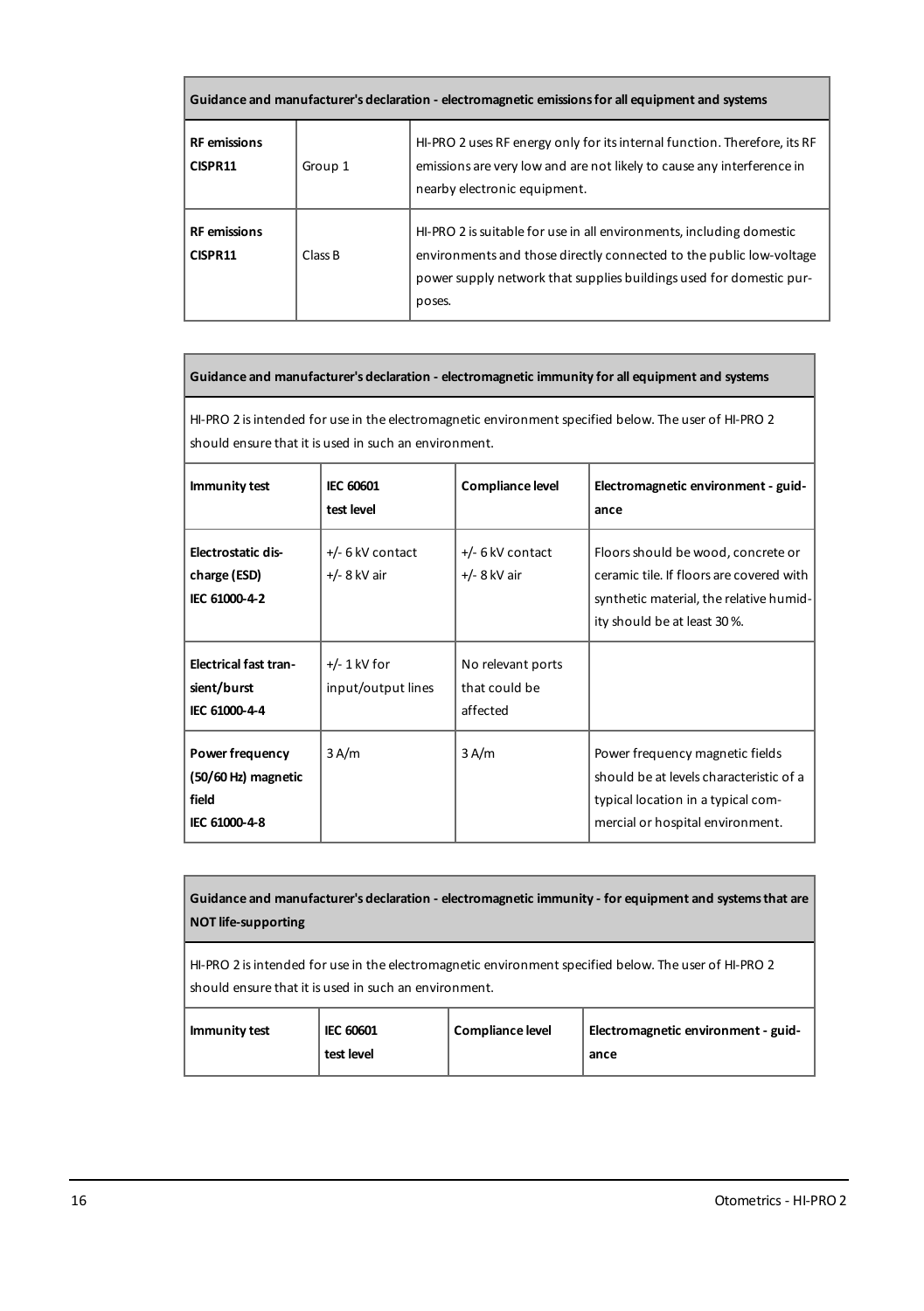| <b>NOT life-supporting</b>           |                             |                             | Guidance and manufacturer's declaration - electromagnetic immunity - for equipment and systems that are                                                                                                                                                                                                                                                                                                                                                                                                                                                                                    |
|--------------------------------------|-----------------------------|-----------------------------|--------------------------------------------------------------------------------------------------------------------------------------------------------------------------------------------------------------------------------------------------------------------------------------------------------------------------------------------------------------------------------------------------------------------------------------------------------------------------------------------------------------------------------------------------------------------------------------------|
| <b>Conducted RF</b><br>IEC 61000-4-6 | 3 Vrms<br>150 kHz to 80 MHz | 3 Vrms<br>150 kHz to 80 MHz | Portable and mobile RF com-<br>munications equipment should be<br>used no closer to any part of HI-<br>PRO 2, including cables, than the<br>recommended separation distance cal-<br>culated from the equation applicable<br>to the frequency of the transmitter.<br>Recommended separation distance:<br>$d = 1.2\sqrt{P}$<br>$d = 1.2\overline{VP}$ for 80 MHz to 800 MHz                                                                                                                                                                                                                  |
| <b>Radiated RF</b><br>IEC 61000-4-3  | 3V/m<br>80 MHz to 2.5 GHz   | 3V/m                        | $d = 2.3\sqrt{P}$ for 80 MHz to 2.5 GHz,<br>where $P$ is the maximum output<br>power rating of the transmitter in<br>watts (W) according to the trans-<br>mitter manufacturer and d is the<br>recommended separation distance in<br>metres (m).<br>Field strengths from fixed RF trans-<br>mitters, as determined by an elec-<br>tromagnetic site survey, <sup>a</sup> should be<br>less than the compliance level in each<br>frequency range. <sup>b</sup><br>Interference may occur in the vicinity<br>of equipment marked with this sym-<br>bol:<br>$\big((\mathbf{r},\mathbf{r})\big)$ |

**Note 2**: These guidelines may not apply in all situations. Electromagnetic propagation is affected by absorption and reflection from structures, objects and people.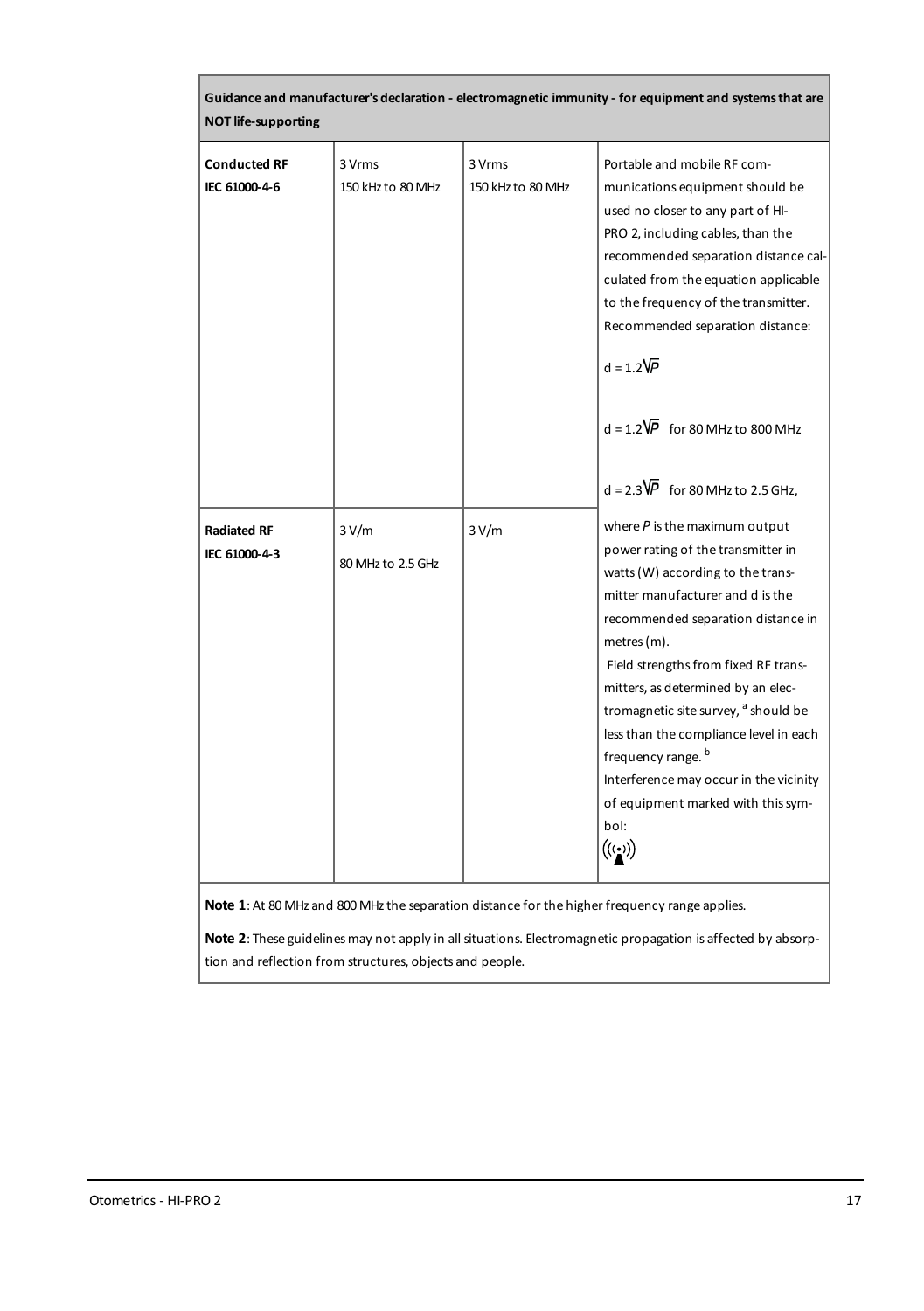#### **Guidance and manufacturer's declaration - electromagnetic immunity - for equipment and systemsthat are NOT life-supporting**

- a. Field strengths from fixed transmitters, such as base stations for radio (cellular/cordless) telephones and land mobile radios, amateur radio, AM and FM radio broadcast and TV broadcast cannot be predicted theoretically with accuracy. To assessthe electromagnetic environment due to fixed RF transmitters, an electromagnetic site survey should be considered. If the measured field strength in the location in which HI-PRO 2 is used exceeds the applicable RF compliance level above, the HI-PRO 2 should be observed to verify normal operation. If abnormal performance is observed, additional measures might be necessary, such asreorienting or relocating HI-PRO 2.
- b. Over the frequency range 150 kHz to 80 MHz, field strengths should be less than 3 V/m.

| PRO <sub>2</sub>                             |                                                                |                         |                    |  |
|----------------------------------------------|----------------------------------------------------------------|-------------------------|--------------------|--|
| Rated maximum output<br>power of transmitter | Separation distance according to frequency of transmitter<br>m |                         |                    |  |
| W                                            | 150 kHz to 80 MHz                                              | 80 MHz to 800 MHz       | 800 MHz to 2.5 GHz |  |
|                                              | $d = 1.2 \overline{VP}$                                        | $d = 1.2 \overline{VP}$ | $d = 2.3\sqrt{P}$  |  |
| 0.01                                         | 0.12                                                           | 0.12                    | 0.23               |  |
| 0.1                                          | 0.38                                                           | 0.38                    | 0.73               |  |
| $\mathbf{1}$                                 | 1.2                                                            | 1.2                     | 2.3                |  |
| 10                                           | 3.8                                                            | 3.8                     | 7.3                |  |
| 100                                          | 12                                                             | 12                      | 23                 |  |

**Recommended separation distances between portable and mobile RF communications equipment and HI-**

For transmittersrated at a maximum output power not listed above, the recommended separation distance d in meters(m) can be estimated using the equation applicable to the frequency of the transmitter, where *P* isthe maximum output power rating of the transmitter in watts(W) according to the transmitter manufacturer.

Note 1: At 80 MHz and 800 MHz the separation distance for the higher frequency range applies.

**Note 2**: These guidelines may not apply in all situations. Electromagnetic propagation is affected by absorption and reflection from structures, objects and people.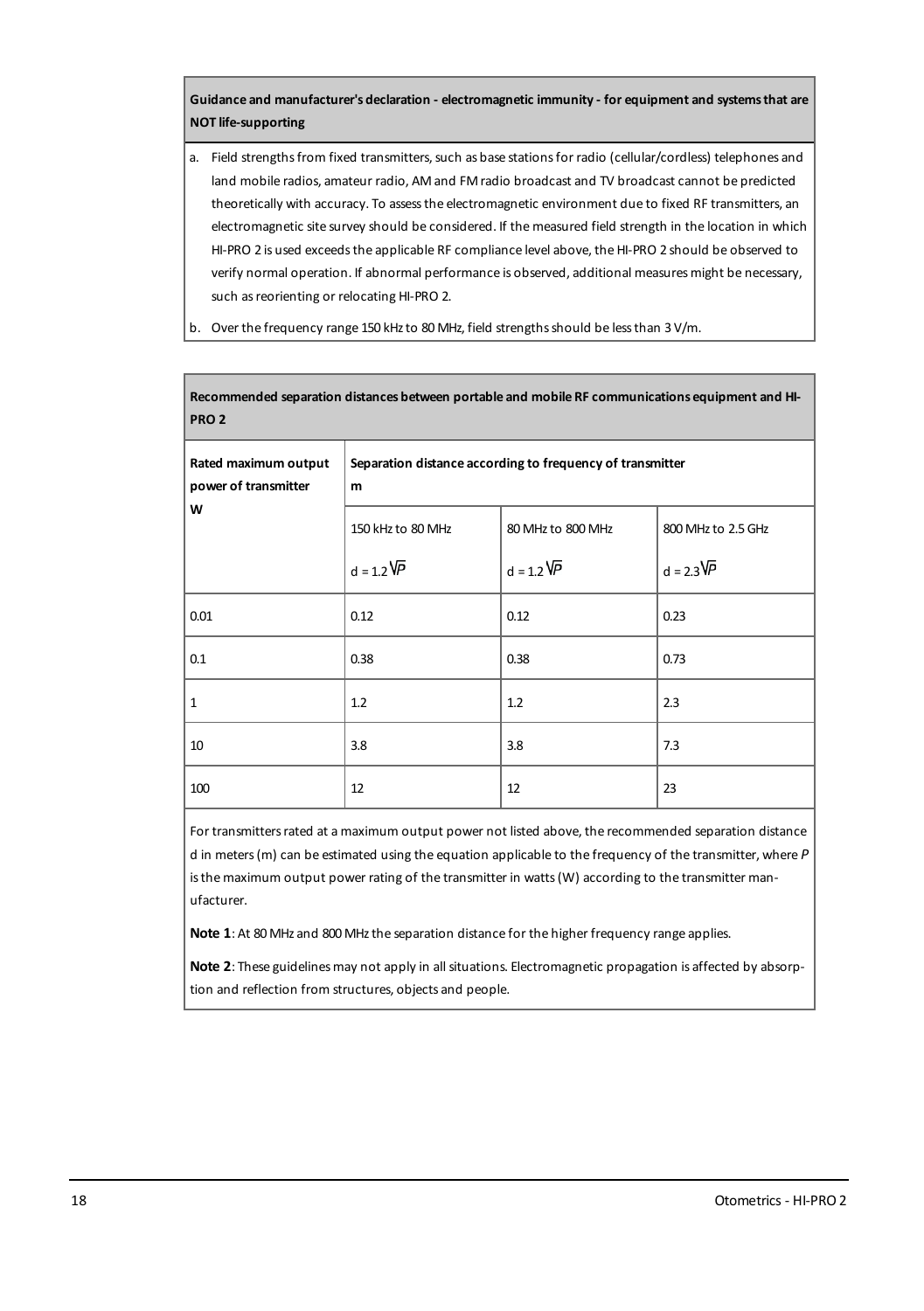# **6 Safety**

<span id="page-18-0"></span>This manual contains information and warnings, which must be followed to ensure the safe performance of HI-PRO 2. Local government rules and regulations, if applicable, should also be followed at all times.

## **6.1 HI-PRO 2 symbols**

| IEC 60601-<br>1:2005+AMD1:2012<br>EN 60601-1:2006+A1:2013            | Applied part type BF<br>Complies with Type BF requirements of IEC 60601-<br>1:2005+AMD1:2012 and EN 60601-1:2006+A1:2013.                                                                                                                         |
|----------------------------------------------------------------------|---------------------------------------------------------------------------------------------------------------------------------------------------------------------------------------------------------------------------------------------------|
| IEC 60601-1<br>Table D.2 #10                                         | Follow instructions for use                                                                                                                                                                                                                       |
| П<br>ISO 15223-1<br>Symbol 5.4.3 and<br>IFC 60601-1<br>Table D.1 #11 | Consult instructions for use<br>Indicates the need for the user to consult the instructions<br>for use.                                                                                                                                           |
| ISO 15223-1<br>Symbol 5.4.4 and<br>IEC 60601-1<br>Table D.1 #10      | Caution<br>Indicates the need for the user to consult the instructions<br>for use for important cautionary information such as warn-<br>ings and precautions that cannot, for a variety of reasons, be<br>presented on the medical device itself. |
| XXXX<br>93/42/EEC                                                    | CE marking of conformity<br>Complies with Medical Devices Directive 93/42/EEC and<br>RoHS Directive (2011/65/EU).                                                                                                                                 |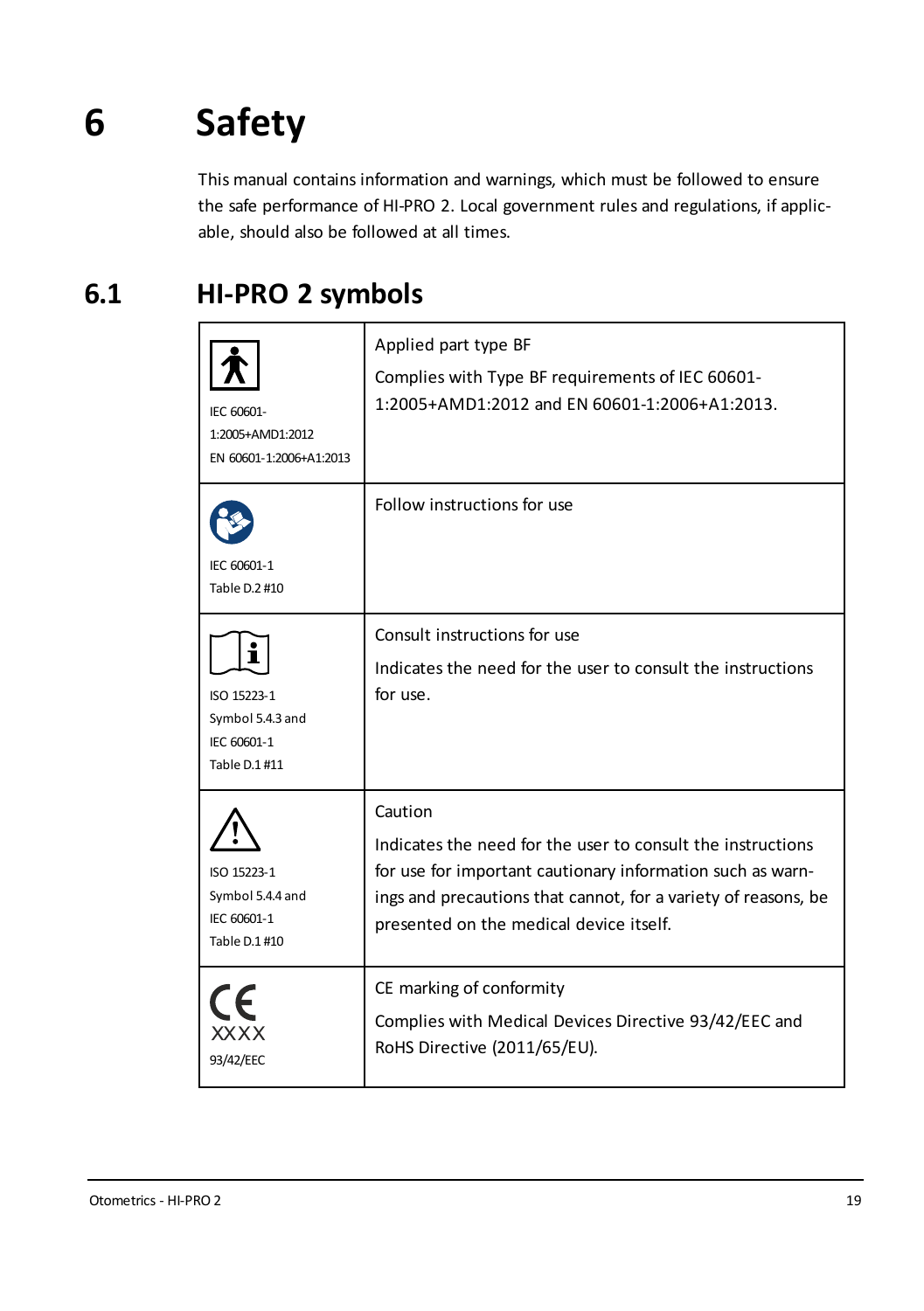| CE<br>93/42/EEC                                      | CE marking of conformity<br>Complies with Medical Devices Directive 93/42/EEC and<br>RoHS Directive (2011/65/EU).<br>(For accessories only)                           |
|------------------------------------------------------|-----------------------------------------------------------------------------------------------------------------------------------------------------------------------|
| ISO 15223-1<br>Symbol 5.1.1                          | Manufacturer<br>Indicates the medical device manufacturer, as defined in EU<br>Directives 90/385/EEC, 93/42/EEC and 98/79/EC.                                         |
| MЕ                                                   | Medical device<br>Indicates that the item is a medical device.                                                                                                        |
| <b>SN</b><br>ISO 15223-1<br>Symbol 5.1.7             | Serial number<br>Indicates the manufacturer's serial number so that a specific<br>medical device can be identified.                                                   |
| <b>REF</b><br>ISO 15223-1<br>Symbol 5.1.6            | Catalog/product number<br>Indicates the manufacturer's catalogue number so that the<br>medical device can be identified.                                              |
| EC REP<br>ISO 15223-1<br>Symbol 5.1.2                | Authorized representative in the European Community<br>(If applicable for accessories only).<br>Indicates the authorized representative in the European<br>Community. |
| ${\bf R}$ only<br>21 CFR Part 801.<br>§801.109(b)(1) | Device is cleared for the US market as requiring a pre-<br>scription<br>USA Code of Federal Regulations. 21 CFR Part 801. §<br>801.109(b)(1)                          |
|                                                      | UL recognized component for Canada and the United States                                                                                                              |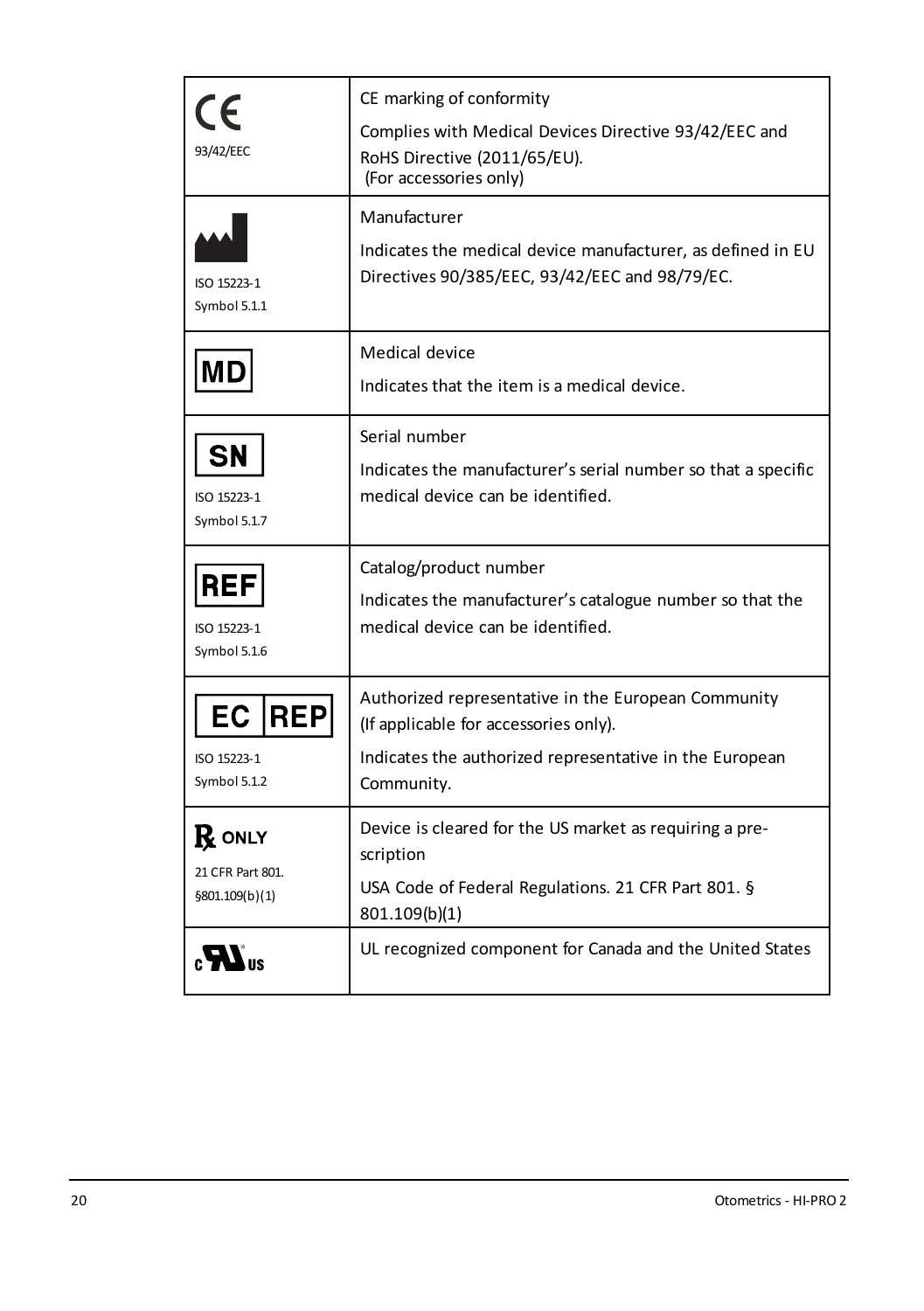| ISO 15223-1<br>Symbol 5.3.7                 | Temperature limit<br>Indicates the temperature limits to which the medical<br>device can be safely exposed.                                                                                                                                                                                                                                                                                                                                                                                                                                                                                                                                   |
|---------------------------------------------|-----------------------------------------------------------------------------------------------------------------------------------------------------------------------------------------------------------------------------------------------------------------------------------------------------------------------------------------------------------------------------------------------------------------------------------------------------------------------------------------------------------------------------------------------------------------------------------------------------------------------------------------------|
| ISO 15223-1<br>Symbol 5.3.8                 | Humidity limitation<br>Indicates the range of humidity to which the medical device<br>can be safely exposed.                                                                                                                                                                                                                                                                                                                                                                                                                                                                                                                                  |
| .<br>DSO NPL<br>ISO 15223-1<br>Symbol 5.3.9 | Atmospheric pressure limitation<br>Indicates the range of atmospheric pressure to which the<br>medical device can be safely exposed.                                                                                                                                                                                                                                                                                                                                                                                                                                                                                                          |
| Made in China                               | Made in China<br>Indicates that the device is manufactured in China.                                                                                                                                                                                                                                                                                                                                                                                                                                                                                                                                                                          |
| FN 50419                                    | Electronic equipment covered by the Directive 2012/19/EU<br>on waste electrical and electronic equipment (WEEE).<br>All electrical and electronic products, batteries, and accu-<br>mulators must be taken to separate collection at the end of<br>their working life. This requirement applies in the European<br>Union. Do not dispose of these products as unsorted muni-<br>cipal waste.<br>You can return your device and accessories to Natus<br>Medical Denmark ApS, or to any Natus Medical Denmark<br>ApS supplier. You can also contact your local authorities for<br>advice on disposal.<br>See the full Natus WEEE Statement ▶ 22 |

#### **Referenced standards**

- ISO 15223-1:2016: Medical devices Symbols to be used with medical device labels, labelling and information to be supplied - Part 1: General requirements
- BS EN 50419:2006: Marking of electrical and electronic equipment in accordance with article 11(2) of Directive 2002/96/EC (WEEE)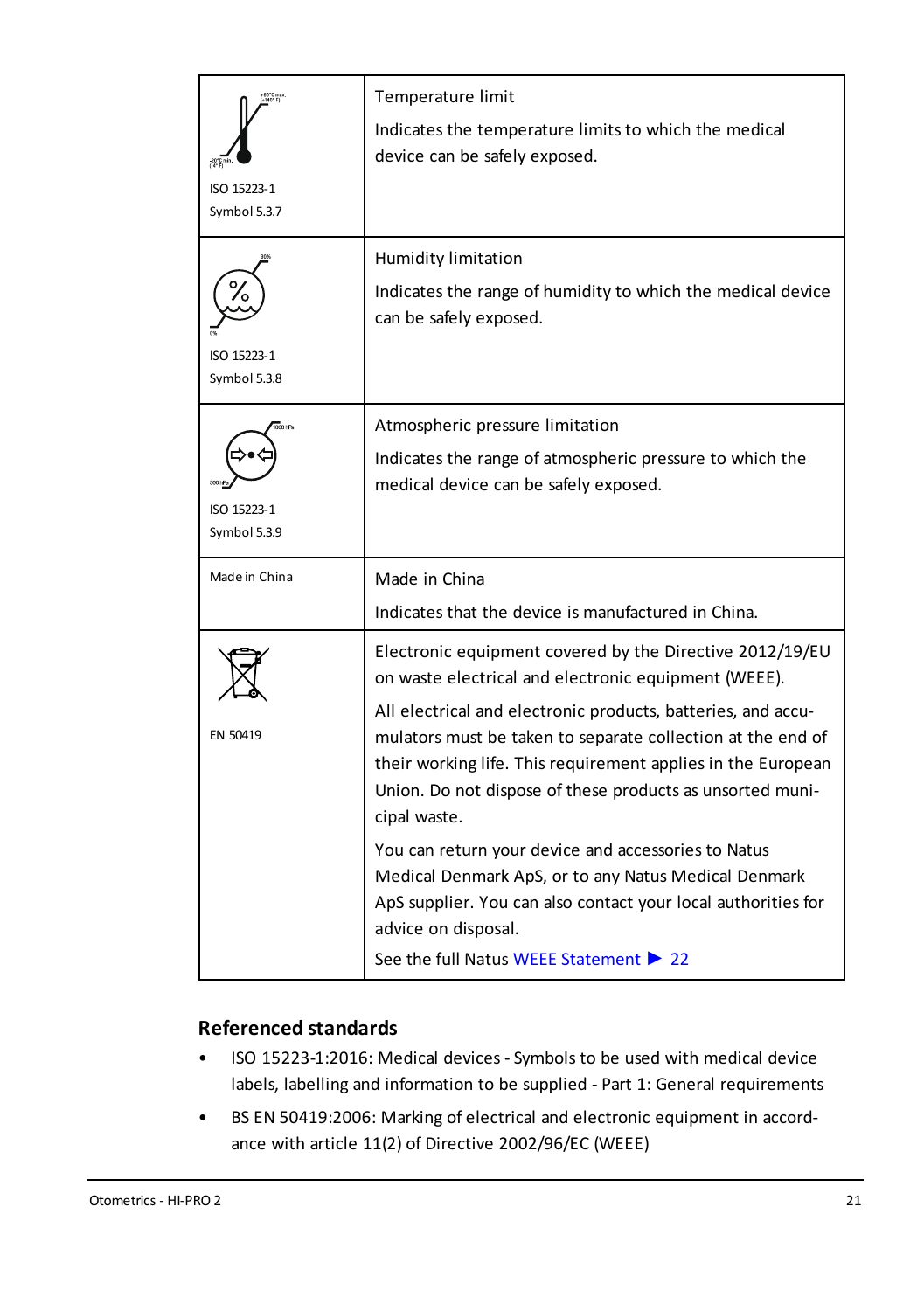- CRUUS: https://marks.ul.com/about/ul-listing-and-classification-marks/appearance-and-significance/marks-for-north-america/
- <span id="page-21-0"></span>• USA Code of Federal Regulations, 21 CFR Part 801, § 801, 109(b)(1)

## **6.2 WEEE Statement**

Natus is committed to meeting the requirements of the European Union WEEE (Waste Electrical and Electronic Equipment) Regulations 2014. These regulations state that electrical and electronic waste must be separately collected for the proper treatment and recovery to ensure that WEEE is reused or recycled safely. In line with that commitment Natus may pass along the obligation for take back and recycling to the end user, unless other arrangements have been made. Please contact us for details on the collection and recovery systems available to you in your region at www.natus.com

Electrical and electronic equipment (EEE) contains materials, components and substances that may be hazardous and present a risk to human health and the environment when WEEE is not handled correctly. Therefore, end users also have a role to play in ensuring that WEEE is reused and recycled safely. Users of electrical and electronic equipment must not discard WEEE together with other wastes. Users must use the municipal collection schemes or the producer/importers take-back obligation or licensed waste carriers to reduce adverse environmental impacts in connection with disposal of waste electrical and electronic equipment and to increase opportunities for reuse, recycling and recovery of waste electrical and electronic equipment.

Equipment marked with the crossed-out wheeled bin is electrical and electronic equipment. The crossed-out wheeled bin symbol indicates that waste electrical and electronic equipment should not be discarded together with unseparated waste but must be collected separately.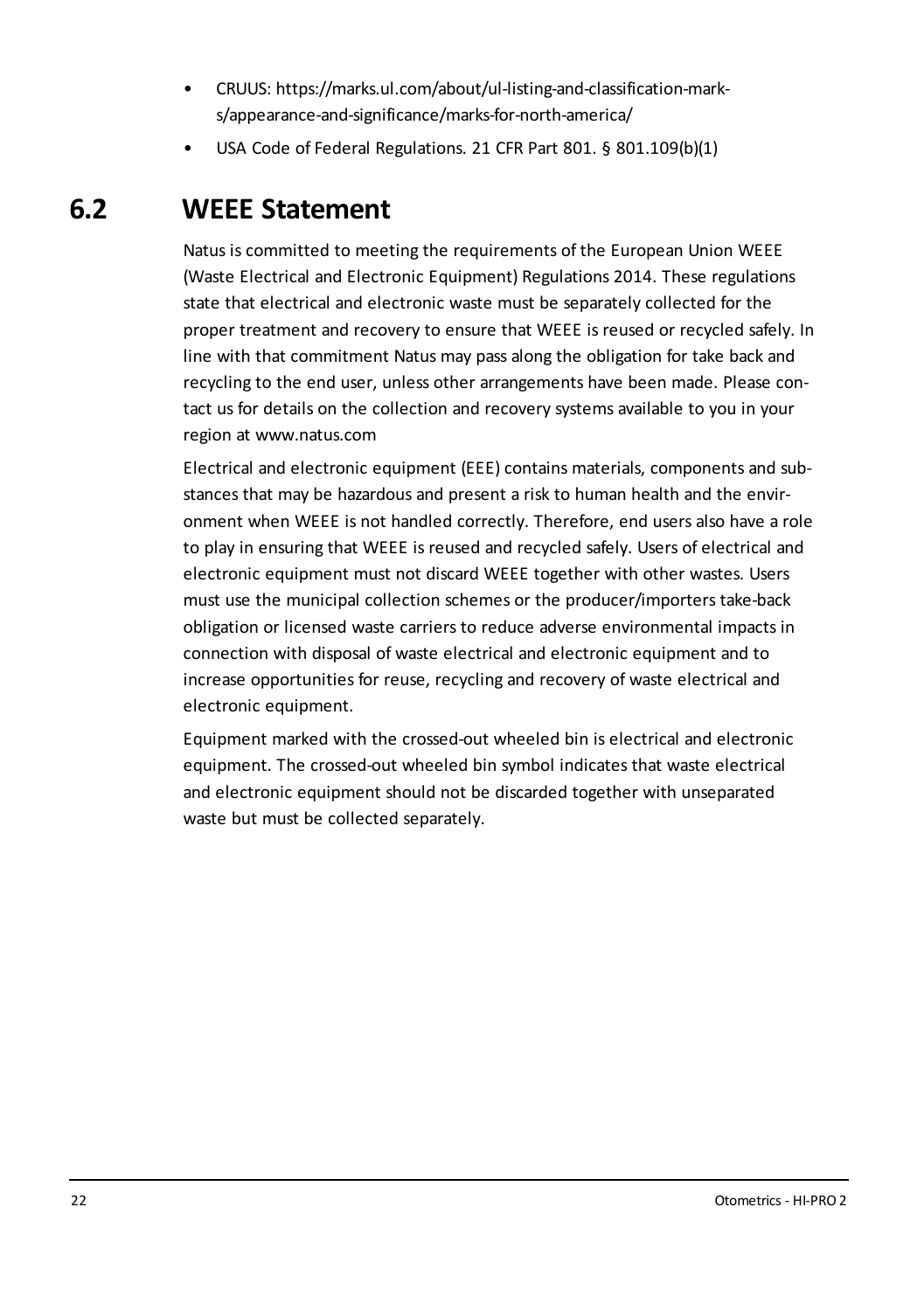## **6.3 HI-PRO 2 Warning notes**

| When connecting equipment to the USB connector, the following<br>must be considered:                                                      |
|-------------------------------------------------------------------------------------------------------------------------------------------|
| Equipment must be certified to relevant EN/IEC safety stand-<br>٠<br>ards, e.g. EN/IEC 60950.                                             |
| Use of connected equipment in a patient environment, see<br>Note 1.                                                                       |
| Ensure that the electro-medical system complies with the require-<br>ments of IEC 60601-1:2005+AMD1:2012 and EN 60601-<br>1:2006+A1:2013. |

1. The HI-PRO 2 is a part of an electromedical system. When assembling an electromedical system, the person carrying out the assembly must take into account that connecting other equipment that does not comply with the same safety requirements as the HI-PRO 2 may lead to a reduction in the overall safety level of the system.

The HI-PRO 2 is designed to ensure compliance with requirements in IEC 60601- 1:2005+AMD1:2012 and EN 60601-1:2006+A1:2013 when the PC, printer, etc. are placed out of reach of the patient, i.e. not closer than approx. 1.5 meters/5 ft.

- 2. Keep the HI-PRO 2 away from liquids. Do not allow moisture inside the instrument.
- 3. Do not use the instrument in the presence of flammable anesthetics (gases).
- 4. If the HI-PRO 2 unit is exposed to a strong radio field, it may interfere with the process of fitting a hearing instrument. Many types of electrical devices, e.g. mobile telephones, may generate radio fields. We recommend that the use of such devices in the vicinity of the HI-PRO 2 is restricted as much as possible.
- 5. The HI-PRO 2's RF emissions are very low and are not likely to cause any interference in nearby electronic equipment, but negative effect or loss of functionality of other local devices may occur if they are placed in close vicinity of HI-PRO 2.
- 6. No parts may be eaten, burnt, or in any way used for purposes other than the fitting of hearing aids or similar devices.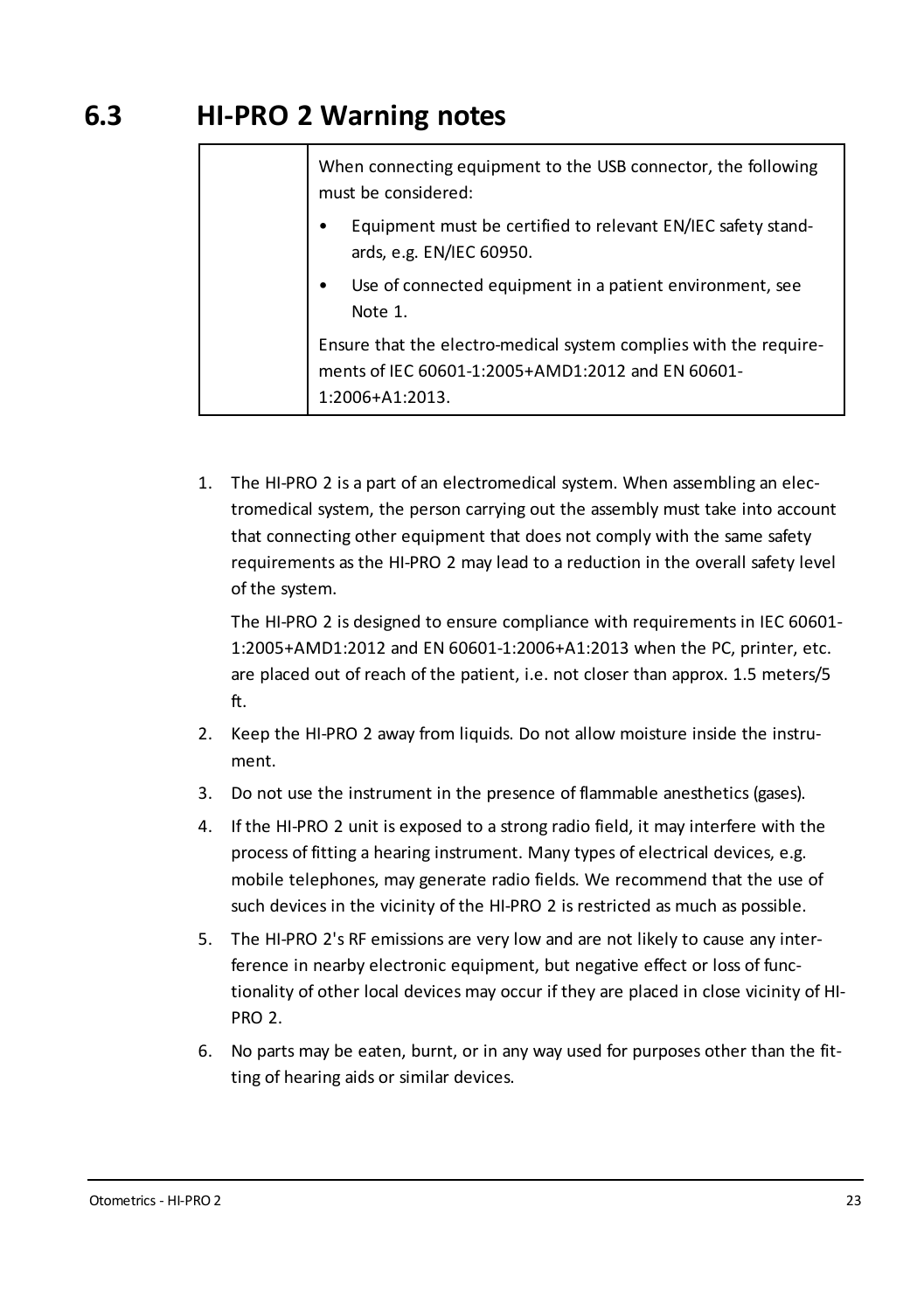- 7. For safety reasons and due to effects on EMC, accessories connected to the equipment's outlet fittings must be identical to the type supplied with the system.
- 8. No conductive parts may be accessible when the programming cable is connected to HI-PRO 2 unit.
- 9. The programming cable and the connector must provide double isolation and be able to withstand a dielectric strength test potential of 500 V.
- 10. Verify the hearing instrument functionality after programming. See the Instructions for Use of the programming application.
- 11. Do not store or operate the device at temperatures and humidity exceeding those stated in the Technical Specifications. See Technical Specifications
- 12. We recommend that the device should not be stacked with other equipment or placed in a poorly ventilated space as this may affect the performance of the device. If it is stacked or placed adjacent to other equipment, make sure that the operation of the device is not affected.
- 13. Accidental damage and incorrect handling can have a negative effect on the functionality of the device. Contact your supplier for advice.
- 14. Any serious incident that has occurred in relation to the device should be reported to the manufacturer and to the competent authority of the country or the EU Member State in which the user and/or patient is established.
- <span id="page-23-0"></span>15. HI-PRO 2 can be disposed of as normal electronic waste, according to WEEE and local regulations.

## **7 Manufacturer**



Natus Medical Denmark ApS Hoerskaetten 9, 2630 Taastrup Denmark  $($ 1) +45 45 75 55 55 www.natus.com

## **7.1 Responsibility of the manufacturer**

The manufacturer is to be considered responsible for effects on safety, reliability, and performance of the equipment only if: